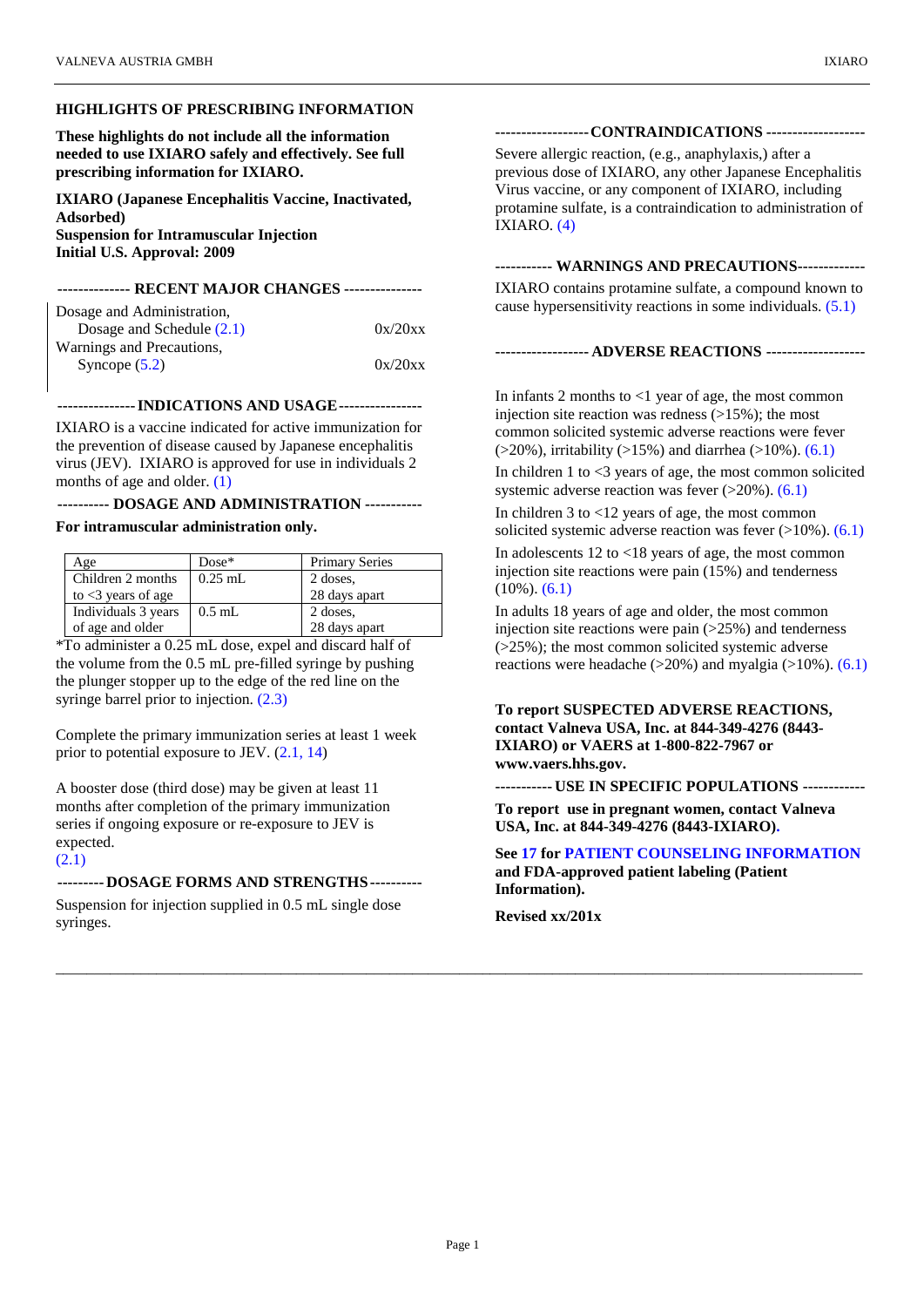## **FULL PRESCRIBING INFORMATION: CONTENTS\***

## **1 [INDICATIONS AND USAGE](#page-2-3)**

- **2 [DOSAGE AND ADMINISTRATION](#page-2-4)**
	- 2.1 [Dosage and Schedule](#page-2-5)
	- 2.2 [Administration](#page-2-6)
	- 2.3 [Preparation for Administration](#page-2-7)
- **3 [DOSAGE FORMS AND STRENGTHS](#page-3-1)**
- **4 [CONTRAINDICATIONS](#page-3-2)**
- **5 [WARNINGS AND PRECAUTIONS](#page-4-3)**
	- 5.1 [Hypersensitivity Reactions](#page-4-4)
	- 5.2 [Syncope](#page-4-5)<br>5.3 Limitatio
	- [Limitations of Vaccine Effectiveness](#page-4-6)
	- 5.4 [Altered Immunocompetence](#page-4-7)

### **6 [ADVERSE REACTIONS](#page-4-8)**

- 6.1 [Clinical Trials Experience](#page-4-9)
- 6.2 [Post-Marketing Experience](#page-12-0)

## **7 [DRUG INTERACTIONS](#page-12-1)**

- 7.1 [Use with HAVRIX](#page-12-2)
- 7.2 [Use with Immunosuppressive Therapies](#page-12-3)
- **8 [USE IN SPECIFIC POPULATIONS](#page-12-4)**
	- 8.1 [Pregnancy](#page-12-5)
- 
- 8.2 [Lactation](#page-13-0)<br>8.4 Pediatric [Pediatric Use](#page-13-1)
- 8.5 [Geriatric Use](#page-13-2)
- **11 [DESCRIPTION](#page-13-3)**
- **12 [CLINICAL PHARMACOLOGY](#page-14-1)**
- 12.1 [Mechanism of Action](#page-14-2)
- **13 [NONCLINICAL TOXICOLOGY](#page-14-3)**<br>13.1 **Carcinogenesis, Mutagenesis,** Carcinogenesis, Mutagenesis, Impairment of [Fertility](#page-14-4)
- **14 [CLINICAL STUDIES](#page-14-5)**
- **15 [REFERENCES](#page-20-0)**

\_\_\_\_\_\_\_\_\_\_\_\_\_\_\_\_\_\_\_\_\_\_\_\_\_\_\_\_\_\_\_\_\_\_\_\_\_\_\_\_\_\_\_\_\_\_\_\_\_\_\_\_\_\_\_\_\_\_\_\_\_\_\_\_\_\_\_\_\_\_\_\_\_\_\_\_\_\_\_\_\_\_\_\_\_\_\_\_\_\_\_\_\_\_\_\_\_\_\_\_\_\_\_\_\_\_\_

- **16 [HOW SUPPLIED / STORAGE AND HANDLING](#page-20-1)**
	- 16.1 [How Supplied](#page-20-2)
	- 16.2 [Storage and Handling](#page-21-1)
- **17 [PATIENT COUNSELING INFORMATION](#page-21-2)**

\*Sections or subsections omitted from the full prescribing information are not listed.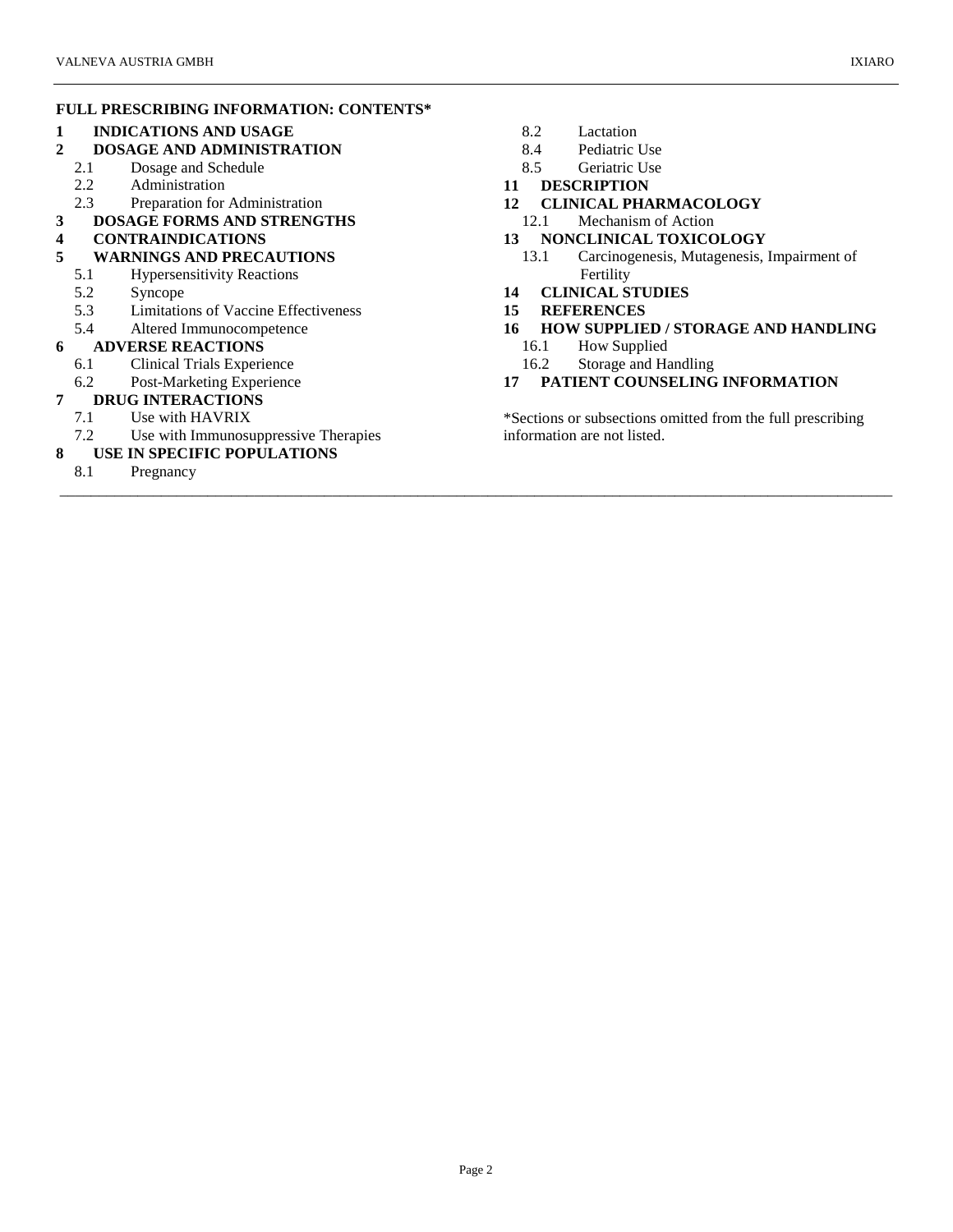### <span id="page-2-8"></span>**FULL PRESCRIBING INFORMATION**

## <span id="page-2-3"></span>**1 INDICATIONS AND USAGE**

<span id="page-2-0"></span>IXIARO is a vaccine indicated for the prevention of disease caused by Japanese encephalitis virus (JEV). IXIARO is approved for use in individuals 2 months of age and older.

## <span id="page-2-4"></span>**2 DOSAGE AND ADMINISTRATION**

### **For intramuscular administration only.**

### <span id="page-2-5"></span>**2.1 Dosage and Schedule**

Primary Series:

<span id="page-2-2"></span>Children 2 months to  $\lt3$  years of age: Primary immunization with IXIARO consists of two (2) 0.25 mL doses, administered 28 days apart.

Individuals 3 years of age and older: Primary immunization with IXIARO consists of two (2) 0.5 mL doses, administered 28 days apart.

Complete the primary immunization series at least 1 week prior to potential exposure to JEV.

### Booster Dose:

A booster dose (third dose) may be given at least 11 months after completion of the primary immunization series if ongoing exposure or re-exposure to JEV is expected.

Children from 14 months to  $\lt 3$  years of age should receive a single 0.25 mL booster dose. Individuals 3 years of age and older should receive a single 0.5 mL booster dose.

## <span id="page-2-6"></span>**2.2 Administration**

IXIARO is administered intramuscularly. The preferred sites for intramuscular injection are the anterolateral aspect of the thigh in infants 2 to 11 months of age, the anterolateral aspect of the thigh (or the deltoid muscle if muscle mass is adequate) in children 1 to  $\lt 3$  years of age, or the deltoid muscle in individuals 3 years of age and older.

Do not administer intravenously, intradermally, or subcutaneously.

### <span id="page-2-7"></span>**2.3 Preparation for Administration**

Prior to agitation, IXIARO is a clear liquid with a white precipitate. Before administration, shake the syringe well to obtain a white, opaque, homogeneous suspension.

<span id="page-2-1"></span>Parenteral drug products should be inspected visually for particulate matter and discoloration prior to administration. If either of these conditions exists, do not administer.

Preparation of a 0.25 mL Dose of IXIARO for Administration to Children 2 Months to <3 Years of Age:

- 1. Shake the pre-filled syringe containing 0.5 mL to obtain a homogeneous suspension.
- 2. Remove the syringe tip cap by gently twisting it. Do not attempt to snap or pull the tip off as this may damage the syringe.
- 3. Attach a sterile safety needle to the pre-filled syringe (needle is not provided with IXIARO).
- 4. Hold the syringe in an upright position and uncap the needle.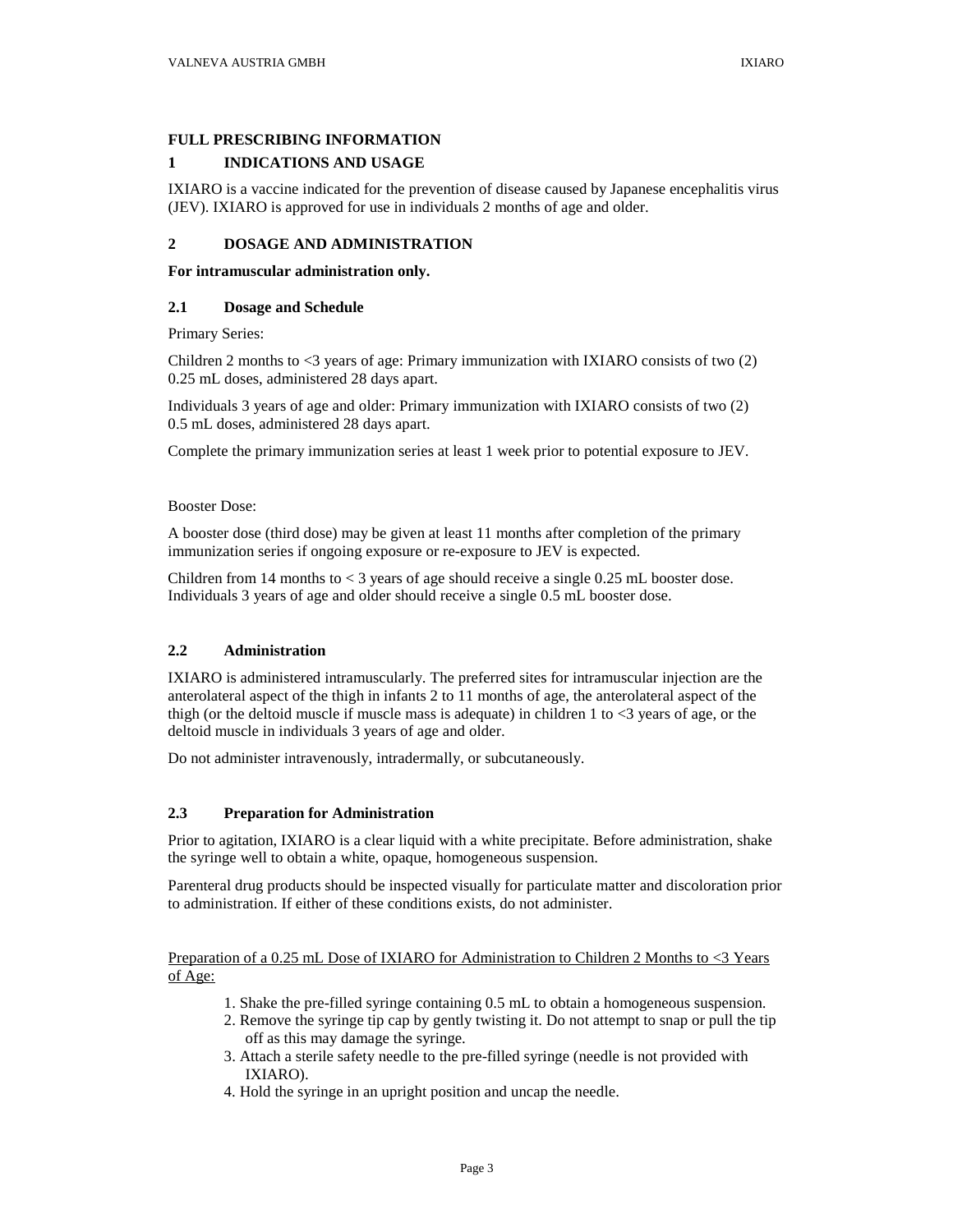- 5. Push the plunger stopper up to the edge of the red line on the syringe barrel, indicated by a red arrow (see [Figure 1\)](#page-3-3)\*, and discard expelled volume into a medical waste container.
- 6. Lock the needle safety shield and remove the needle.
- 7. Attach a new sterile needle prior to injection of the remaining volume.

<span id="page-3-3"></span>\*If the plunger stopper is pushed beyond the red line, do not administer the vaccine. Repeat the procedure using a new pre-filled syringe.



## Preparation of a 0.5 mL Dose of IXIARO for Administration to Individuals 3 Years of Age and above:

- 1. Shake the pre-filled syringe containing 0.5 mL to obtain a homogeneous suspension.
- 2. Remove the syringe tip cap by gently twisting it. Do not attempt to snap or pull the tip off as this may damage the syringe.
- 3. Attach a sterile needle to the pre-filled syringe (needle is not provided with IXIARO).

## <span id="page-3-1"></span>**3 DOSAGE FORMS AND STRENGTHS**

IXIARO is a suspension for injection supplied in 0.5 mL single dose syringes. For children 2 months to <3 years of age, a single dose is 0.25 mL. For individuals 3 years of age and older, a single dose is 0.5 mL. [*[See Dosage and Administration](#page-2-5) (2.1)*]

# <span id="page-3-2"></span>**4 CONTRAINDICATIONS**

<span id="page-3-0"></span>Severe allergic reaction (e.g., anaphylaxis) after a previous dose of IXIARO, any other Japanese Encephalitis Virus vaccine, or any component of IXIARO, including protamine sulfate, is a contraindication to administration of IXIARO [*See Description [\(11\)](#page-13-3)*]. Alternatively, because of uncertainty as to which component of the vaccine may be responsible, individuals with a history of severe allergic reaction to another Japanese Encephalitis vaccine may be referred to an allergist for evaluation if immunization with IXIARO is considered.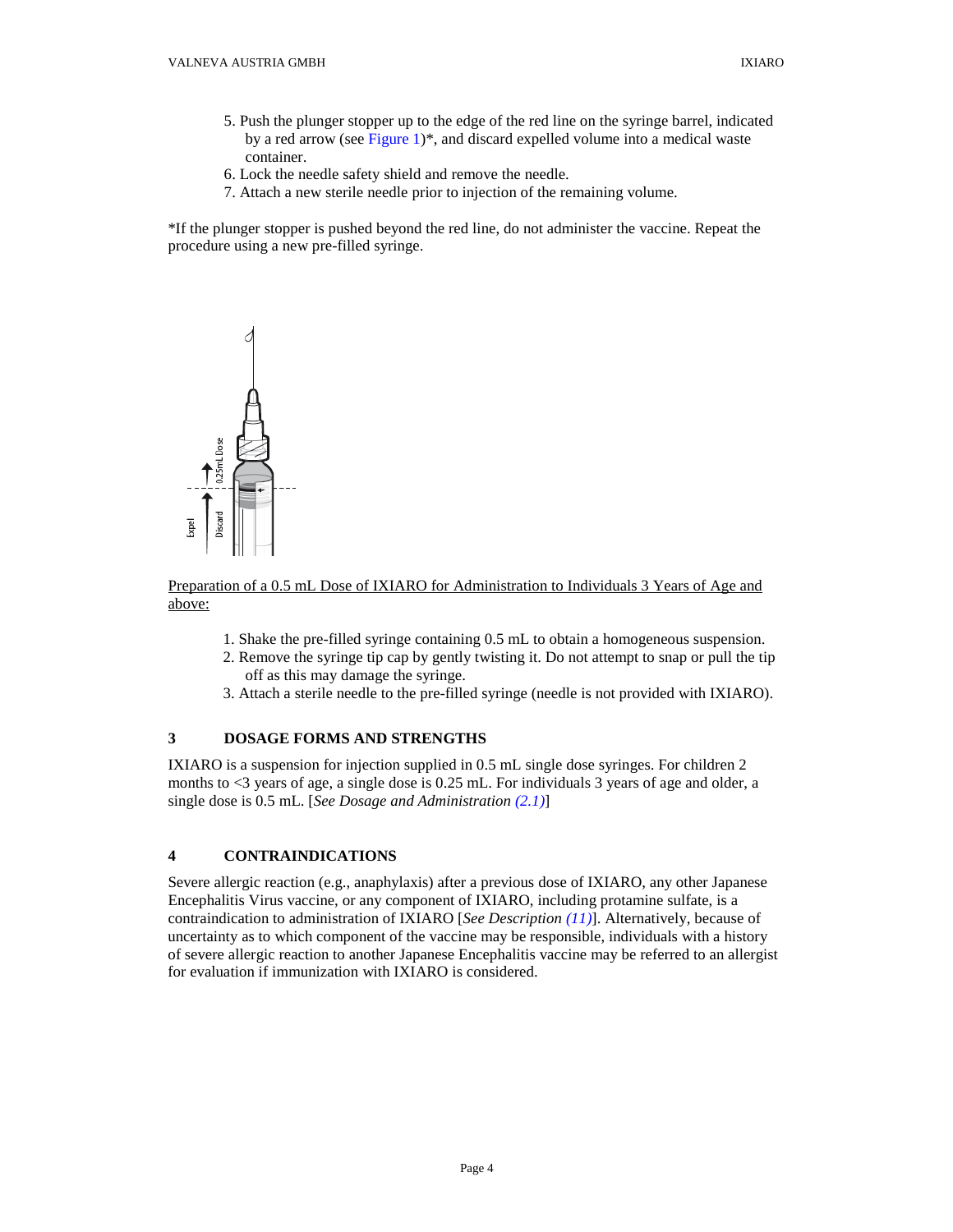## <span id="page-4-3"></span>**5 WARNINGS AND PRECAUTIONS**

## <span id="page-4-4"></span>**5.1 Hypersensitivity Reactions**

IXIARO contains protamine sulfate, a compound known to cause hypersensitivity reactions in some individuals [*See Description [\(11\)](#page-13-3)*]. Appropriate medical care should be readily available in case of anaphylactic reaction.

## <span id="page-4-5"></span><span id="page-4-1"></span>**5.2 Syncope**

Syncope (fainting) can occur in association with administration of injectable vaccines including IXIARO. Procedures should be in place to avoid falling injury and to restore cerebral perfusion following syncope.

# <span id="page-4-6"></span><span id="page-4-0"></span>**5.3 Limitations of Vaccine Effectiveness**

Vaccination with IXIARO may not protect all individuals.

# <span id="page-4-7"></span>**5.4 Altered Immunocompetence**

Immunocompromised individuals may have a diminished immune response to IXIARO.

# <span id="page-4-8"></span>**6 ADVERSE REACTIONS**

In infants 2 months to <1 year of age, the most common injection site reaction was redness  $(>15\%)$ ; the most common solicited systemic adverse reactions were fever  $(>20\%)$ , irritability  $(>15\%)$  and diarrhea ( $>10\%$ ). In children 1 to <3 years of age, the most common solicited systemic adverse reaction was fever  $(>=20\%)$ . In children 3 to  $<12$  years of age, the most common solicited systemic adverse reaction was fever  $(>10\%)$ . In adolescents 12 to <18 years of age, the most common solicited injection site reactions were pain (15%) and tenderness (10%).

In adults 18 years of age and older, the most common injection site reactions were pain  $(25\%)$ and tenderness  $(>=25\%)$ ; the most common solicited systemic adverse reactions were headache  $($ >20%) and myalgia (>10%).

## <span id="page-4-9"></span>**6.1 Clinical Trials Experience**

Because clinical trials are conducted under widely varying conditions, adverse reaction rates observed in the clinical trials of a vaccine cannot be directly compared to rates in the clinical trials of another vaccine and may not reflect the rates observed in practice.

## <span id="page-4-2"></span>**Clinical Studies in Children 2 Months to <18 Years of Age:**

## Adverse Events in a Pediatric Trial of IXIARO primary series in a JEV-Endemic Country:

The safety of the IXIARO primary series was evaluated in a randomized, controlled, open-label clinical trial in healthy male and female subjects 2 months to <18 years of age, conducted in the Philippines, a country where Japanese Encephalitis is endemic (Study 1)<sup>1</sup>. IXIARO was compared to two control vaccines: HAVRIX (Hepatitis A vaccine, pediatric 720 EL.U./0.5 mL formulation, GlaxoSmithKline Biologicals) and Prevnar (Pneumococcal 7-valent Conjugate Vaccine [Diphtheria CRM197 protein], Pfizer). A total of 1,769 subjects were randomized in an agestratified scheme in a 3:1 ratio (2:1 ratio for ages <1 year) to receive intramuscular injections of either IXIARO (two 0.25 mL doses on Days 0 and 28 for infants and children 2 months to <3 years of age or two 0.5 mL doses on Days 0 and 28 for children 3 to <18 years of age) or HAVRIX (children 1 year of age and older, 2 doses on Day 0 and at Month 7) or Prevnar (infants 2 to <6 months of age, 3 doses on Days 0, 28, 56 and an optional 4th dose at Month 7 or later; infants 6 to <12 months of age, 3 doses on Days 0 and 56 and at Month 7).

Analysis of safety for the primary series in children was carried out using the safety population including 1,311 subjects receiving at least one dose of IXIARO, 394 subjects receiving the first dose of HAVRIX on Day 0, and 64 subjects receiving at least one dose of Prevnar on Day 0 (all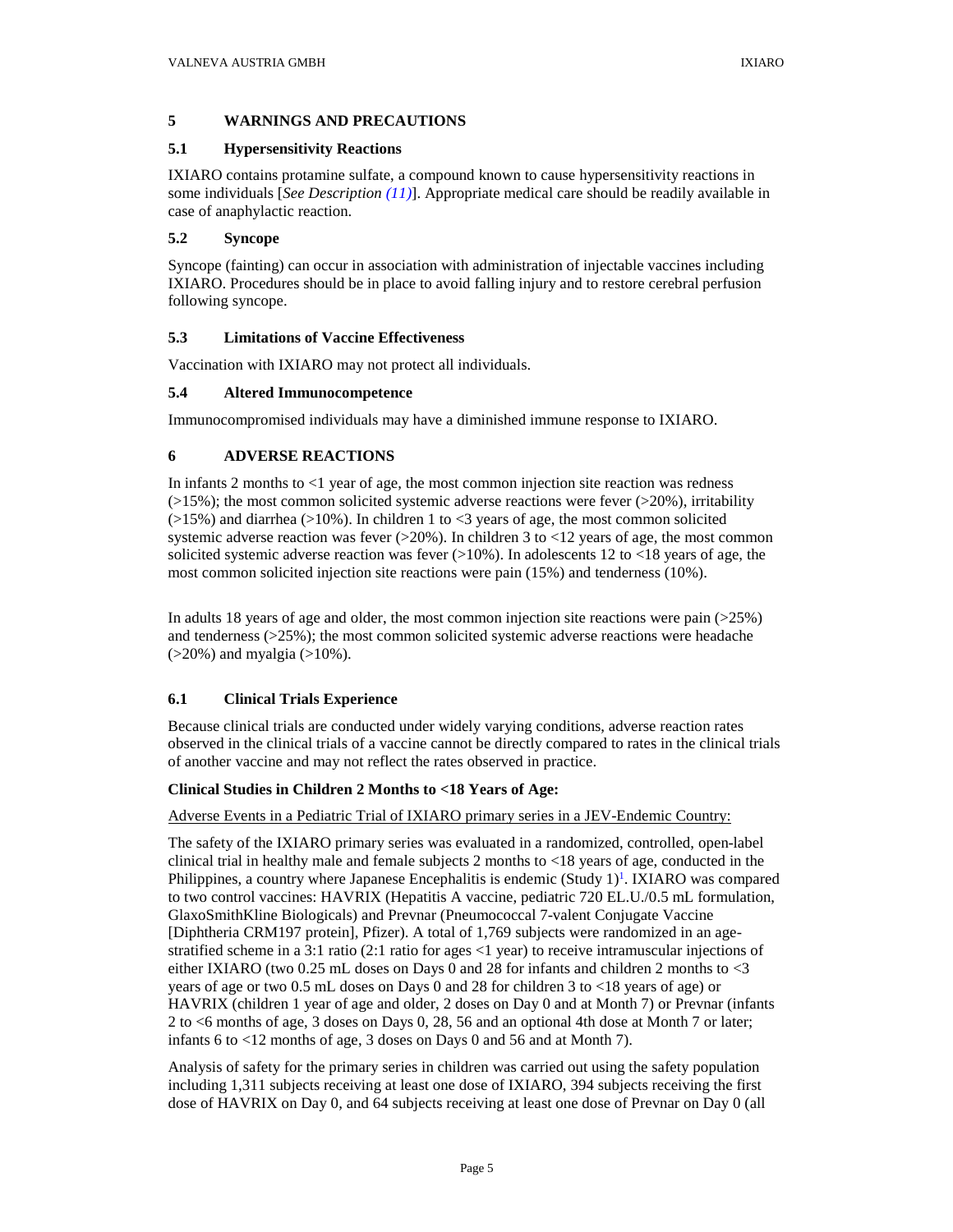infants <1 year of age). The IXIARO and control groups were similar with regard to demographics (mean age 5.48 years, range 2 months to 17 years; 49.5% female; ethnicity: Asian: 100% for Study 1**[1](#page-20-0)** overall). In both studies, parents or subjects recorded adverse reactions on a diary card for the first seven days after each vaccination. Only those events considered to be assessable based on the subject's developmental status were recorded. Parents or subjects were queried regarding the occurrence of any unsolicited adverse events following the previous vaccination at in-person visits, which included a medical exam, on Day 28, Day 56, and at Month 7 after the primary series.

For an overview of solicited local and systemic reactions following IXIARO primary series vaccinations se[e Table 1](#page-5-0) (infants 2 months to  $\langle$ 1 year of age), [Table 2](#page-6-0) (toddlers 1 to  $\langle$ 3 years of age[\) Table 3](#page-7-0) (children 3 to  $\leq$  12 years of age), and [Table 4](#page-8-0) (adolescents 12 to  $\leq$  18 years of age). As children 1 year of age and older received the second dose of HAVRIX at the final study visit at Month 7, rates of solicited adverse reactions among these subjects after the second vaccination are only available for IXIARO.

|                                      | Post Dose 1     |                | Post Dose 2     |           |
|--------------------------------------|-----------------|----------------|-----------------|-----------|
|                                      | (% of subjects) |                | (% of subjects) |           |
| <b>Injection Site Reactions</b>      | <b>IXIARO*</b>  | <b>Prevnar</b> | <b>IXIARO*</b>  | Prevnar   |
|                                      | $(N=131)$       | $(N=64t)$      | $(N=131)$       | $(N=64t)$ |
| Tenderness                           | 3.1             | 12.7           | 0.8             | 3.3       |
| Hardening                            | 0.0             | 7.9            | 0.0             | 1.6       |
| Swelling                             | 1.5             | 6.3            | 1.5             | 1.6       |
| Redness                              | 17.6            | 25.4           | 5.3             | 16.4      |
| <b>Solicited Systemic Reactions</b>  |                 |                |                 |           |
| Irritability                         | 15.3            | 12.7           | 8.4             | 8.2       |
| Vomiting                             | 7.6             | 6.3            | 3.8             | 1.6       |
| Diarrhea                             | 11.5            | 6.3            | 8.4             | 4.9       |
| Excessive fatigue                    | 3.1             | 7.9            | 1.5             | 3.3       |
| Rash                                 | 8.4             | 9.5            | 3.8             | 4.9       |
| Loss of appetite                     | 5.3             | 9.5            | 5.3             | 6.6       |
| Fever $\geq$ 37.7°C ( $\geq$ 99.9°F) | 23.7            | 25.4           | 14.5            | 23.3      |
| 37.7-38.6°C (99.9-101.5°F)           | 17.6            | 22.2           | 12.2            | 15.0      |
| 38.7-39.3°C (101.6-102.7°F)          | 6.1             | 1.6            | 1.5             | 6.7       |
| 39.4-40.5°C (102.8-104.9°F)          | 0.0             | 1.6            | 0.8             | 1.7       |
| $>40.5$ °C (>104.9°F)                | 0.0             | 0.0            | 0.0             | 0.0       |

## <span id="page-5-0"></span>**[Table 1.](#page-11-0) Rates of Solicited Adverse Reactions on Days 0-7 After Each Vaccination in Infants 2 Months to <1 Year of Age, by Dose and Treatment Group, Study 1§ , Philippines**

§NCT01041573

‡N=number of subjects with available diary card data after each dose, used as the denominator to calculate percentages.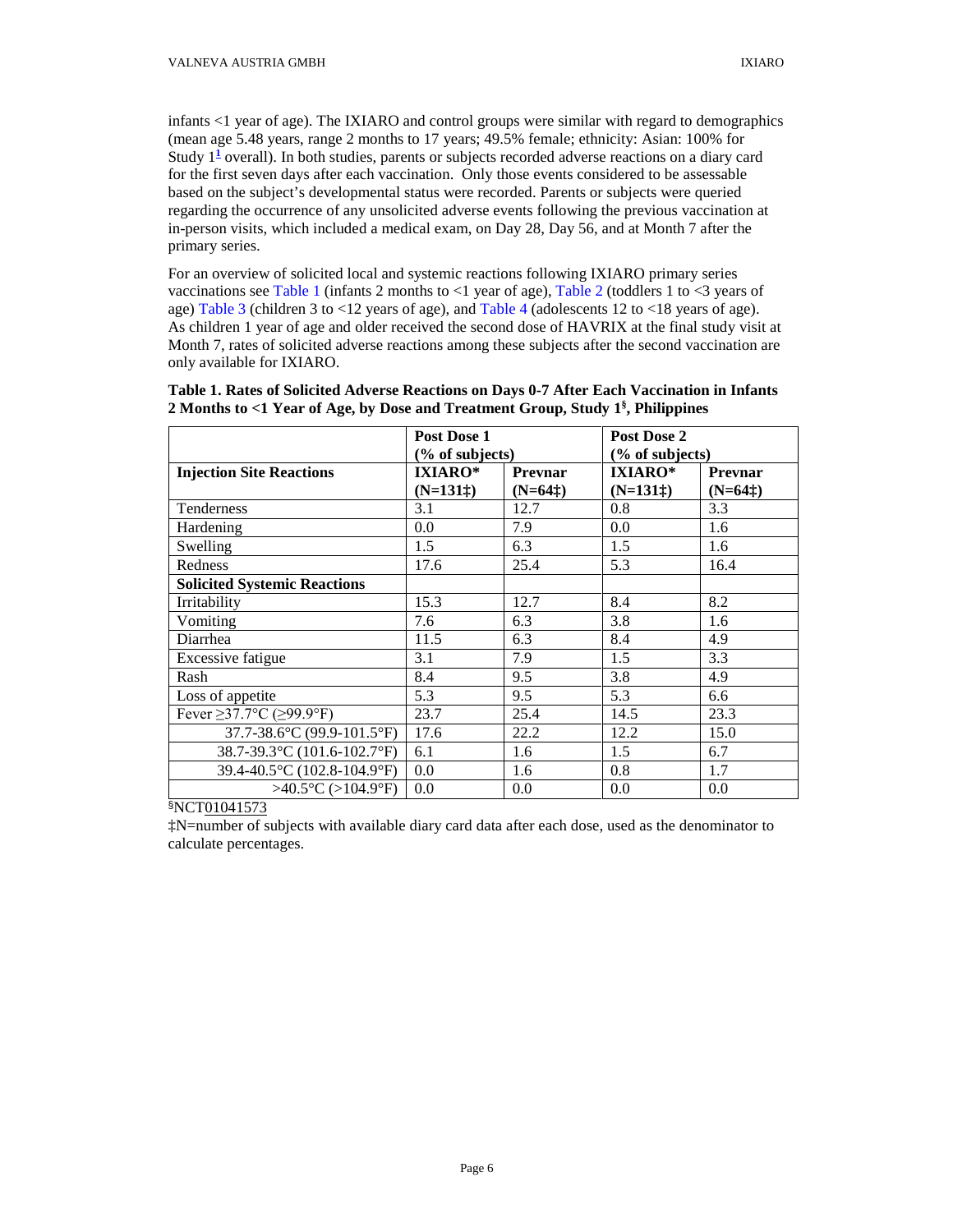|                                        | Post Dose 1          |               | Post Dose 2          |
|----------------------------------------|----------------------|---------------|----------------------|
|                                        | $(\%$ of subjects**) |               | $(\%$ of subjects**) |
| <b>Injection Site Reactions</b>        | <b>IXIARO*</b>       | <b>Havrix</b> | <b>IXIARO*</b>       |
|                                        | $(N=640+)$           | $(N=213+)$    | $(N=637\ddagger)$    |
| Pain                                   | 3.6(6/165)           | 7.4(4/54)     | 3.6(6/166)           |
| Itching                                | 0.6(1/180)           | 0.0(0/63)     | 0.0(0/184)           |
| Tenderness                             | 3.1                  | 5.6           | 1.4                  |
| Hardening                              | 0.9                  | 0.5           | 0.3                  |
| Swelling                               | 2.0                  | 3.3           | 1.7                  |
| Redness                                | 6.1                  | 7.5           | 2.5                  |
| <b>Solicited Systemic Reactions</b>    |                      |               |                      |
| Irritability                           | 7.7                  | 5.6           | 2.7                  |
| <b>Nausea</b>                          | 2.2(5/228)           | 1.3(1/78)     | 0.9(2/229)           |
| Vomiting                               | 4.2                  | 5.6           | 2.8                  |
| Diarrhea                               | 7.0                  | 5.2           | 4.6                  |
| Flu-like symptoms                      | 7.7(13/169)          | 13.3(8/60)    | 4.0(7/176)           |
| Excessive fatigue                      | 2.5                  | 0.9           | 1.1                  |
| Muscle pain                            | 2.3(3/130)           | 0.0(0/42)     | 0.7(1/136)           |
| Rash                                   | 4.2                  | 2.3           | 1.3                  |
| Headache                               | 1.5(2/135)           | 4.4(2/45)     | 1.4(2/143)           |
| Loss of appetite                       | 5.6                  | 4.2           | 2.5                  |
| Fever $\geq$ 37.7°C ( $\geq$ 99.9°F)   | 20.2                 | 15.5          | 12.7                 |
| 37.7-38.6°C (99.9-101.5°F)             | 15.6                 | 12.2          | 8.5                  |
| 38.7-39.3°C (101.6-102.7°F)            | 3.0                  | 1.4           | 2.5                  |
| 39.4-40.5°C (102.8-104.9°F)            | 1.6                  | 1.9           | 1.6                  |
| $>40.5^{\circ}C$ ( $>104.9^{\circ}F$ ) | 0.0                  | 0.0           | 0.2                  |

<span id="page-6-0"></span>**Table 2. Rates of Solicited Adverse Reactions on Days 0-7 After Each Vaccination in Children 1 Year to <3 Years of Age, by Dose and Treatment Group, Study 1§ , Philippines**

\*Each IXIARO primary series dose was 0.25 mL.

‡N=number of subjects with available diary card data after each dose, used as the denominator to calculate percentages

\*\* Where the number of subjects with available data for a particular symptom differed from the overall number of subjects with available diary card data, the rate (n/N) is provided; n is the number of subjects who reported that symptom, and N is the number of subjects with available data for that symptom.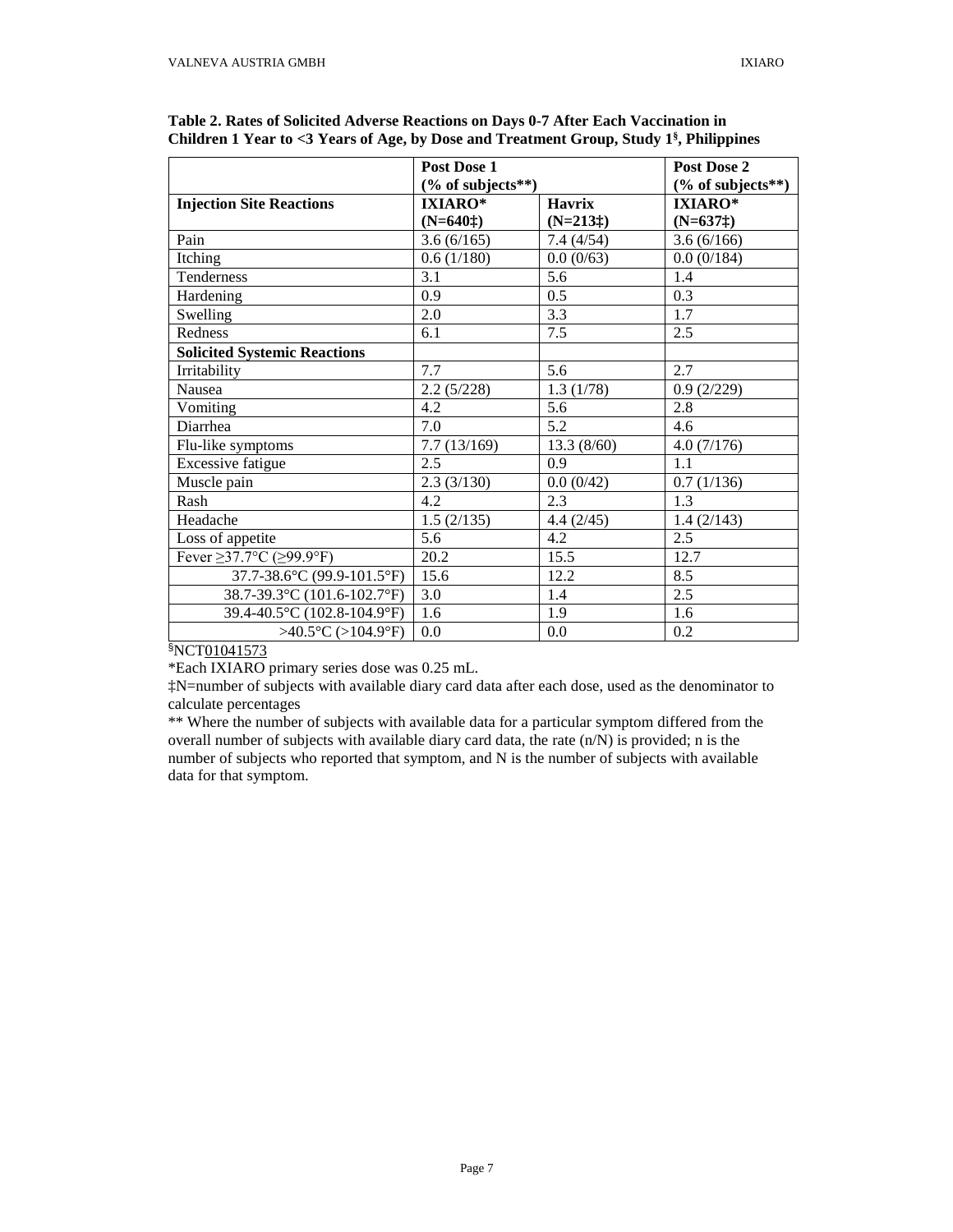|                                        | Post Dose 1     | Post Dose 2   |                 |
|----------------------------------------|-----------------|---------------|-----------------|
|                                        | (% of subjects) |               | (% of subjects) |
| <b>Injection Site Reactions</b>        | <b>IXIARO*</b>  | <b>Havrix</b> | <b>IXIARO*</b>  |
|                                        | $(N=291-300)$   | $(N=99-101)$  | $(N=293-300)$   |
| Pain                                   | 5.5             | 3.0           | 1.7             |
| Itching                                | 1.4             | 0.0           | 0.0             |
| Tenderness                             | 4.3             | 1.0           | 2.0             |
| Hardening                              | 1.3             | 0.0           | 0.0             |
| Swelling                               | 2.0             | 3.0           | 2.0             |
| Redness                                | 3.0             | 1.0           | 0.7             |
| <b>Solicited Systemic Reactions</b>    |                 |               |                 |
| Irritability                           | 0.0             | 1.0           | 0.3             |
| Nausea                                 | 0.3             | 0.0           | 0.3             |
| Vomiting                               | 1.7             | 1.0           | 0.7             |
| Diarrhea                               | 0.7             | 0.0           | 1.0             |
| Flu-like symptoms                      | 1.4             | 2.0           | 0.3             |
| Excessive fatigue                      | 1.0             | 1.0           | 0.7             |
| Muscle pain                            | 2.4             | 3.0           | 0.3             |
| Rash                                   | 1.0             | 0.0           | 0.0             |
| Headache                               | 3.8             | 4.0           | 1.4             |
| Loss of appetite                       | 1.0             | 2.0           | 1.0             |
| Fever $\geq$ 37.7°C ( $\geq$ 99.9°F)   | 10.7            | 8.9           | 4.7             |
| 37.7-38.6°C (99.9-101.5°F)             | 7.7             | 6.9           | 3.3             |
| 38.7-39.3°C (101.6-102.7°F)            | 2.0             | 2.0           | 0.7             |
| 39.4-40.5°C (102.8-104.9°F)            | 1.0             | 0.0           | 0.7             |
| $>40.5^{\circ}C$ ( $>104.9^{\circ}F$ ) | 0.0             | 0.0           | 0.0             |

<span id="page-7-0"></span>

| Table 3. Rates of Solicited Adverse Reactions on Days 0-7 After Each Vaccination in                   |  |
|-------------------------------------------------------------------------------------------------------|--|
| Children 3 Years to <12 Years of Age, by Dose and Treatment Group, Study 1 <sup>§</sup> , Philippines |  |

\*IXIARO dose 0.5 mL.

‡N=range of subjects with available diary card data after each dose, used as denominators to calculate percentages.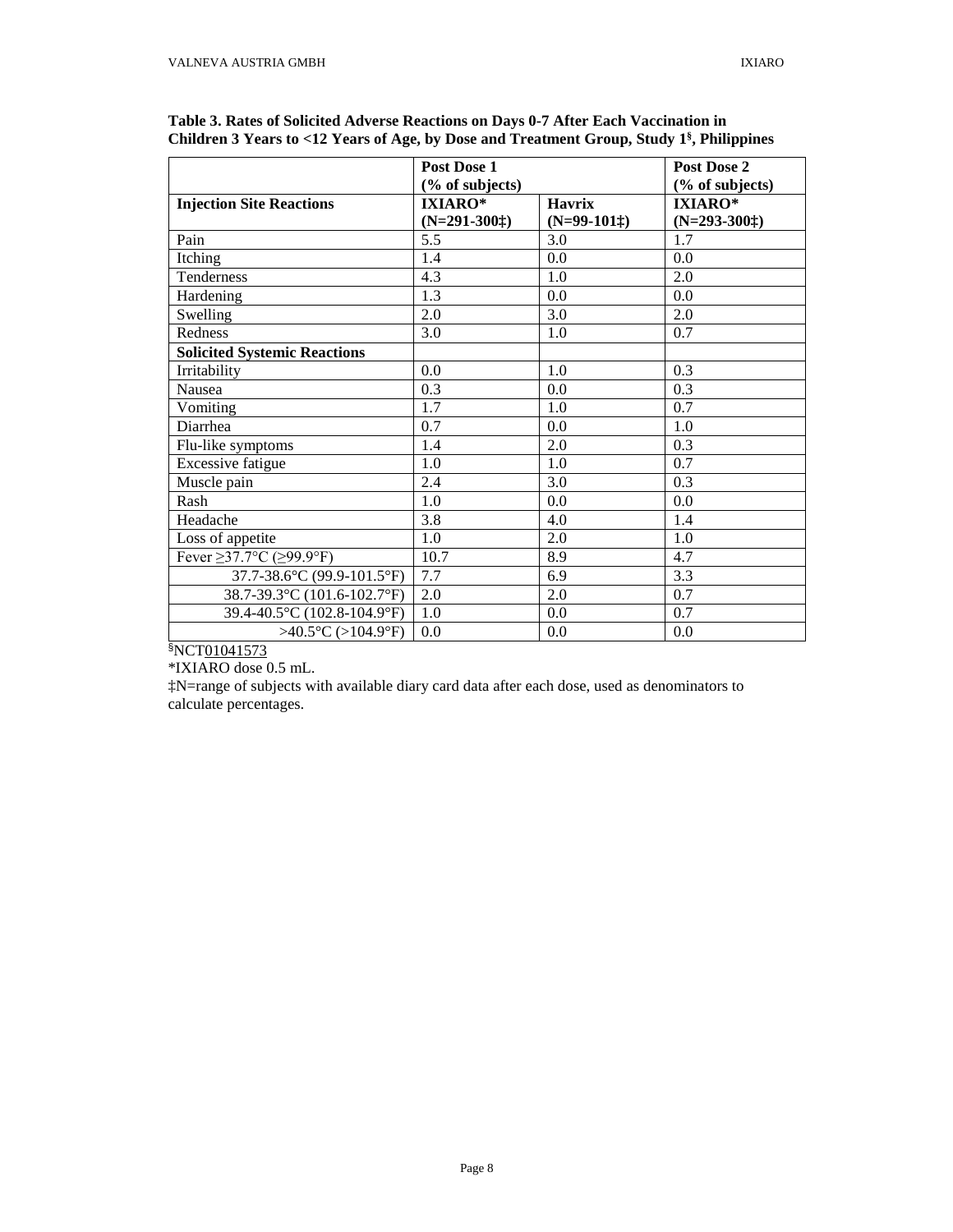|                                        | Post Dose 1      |               | Post Dose 2     |
|----------------------------------------|------------------|---------------|-----------------|
|                                        | (% of subjects)  |               | (% of subjects) |
| <b>Injection Site Reactions</b>        | <b>IXIARO*</b>   | <b>Havrix</b> | IXIARO*         |
|                                        | $(N=240)$        | $(N=80)$      | $(N=238+)$      |
| Pain                                   | 15.0             | 12.5          | 6.7             |
| Itching                                | 0.8              | 0.0           | 0.4             |
| Tenderness                             | 10.0             | 13.8          | 4.6             |
| Hardening                              | 1.3              | 0.0           | 0.4             |
| Swelling                               | 0.4              | 1.3           | 0.8             |
| Redness                                | 0.8              | 6.3           | 3.8             |
| <b>Solicited Systemic Reactions</b>    |                  |               |                 |
| Irritability                           | 2.1              | 1.3           | 0.0             |
| Nausea                                 | $\overline{2.1}$ | 1.3           | 0.0             |
| Vomiting                               | 1.3              | 0.0           | 0.0             |
| Diarrhea                               | 0.4              | 2.5           | 0.0             |
| Flu-like symptoms                      | 3.3              | 7.5           | 1.3             |
| Excessive fatigue                      | 2.5              | 1.3           | 0.4             |
| Muscle pain                            | 2.9              | 5.0           | 1.3             |
| Rash                                   | 0.8              | 1.3           | 0.0             |
| Headache                               | 4.6              | 5.0           | 3.4             |
| Loss of appetite                       | 2.1              | 2.5           | 0.4             |
| Fever $\geq$ 37.7°C ( $\geq$ 99.9°F)   | $\overline{3.8}$ | 6.3           | 5.0             |
| 37.7-38.6°C (99.9-101.5°F)             | 3.3              | 3.8           | 3.8             |
| 38.7-39.3°C (101.6-102.7°F)            | 0.4              | 1.3           | 1.3             |
| 39.4-40.5°C (102.8-104.9°F)            | 0.0              | 1.3           | 0.0             |
| $>40.5^{\circ}C$ ( $>104.9^{\circ}F$ ) | 0.0              | 0.0           | 0.0             |

<span id="page-8-0"></span>

| Table 4. Rates of Solicited Adverse Reactions on Days 0-7 After Each Vaccination in          |  |
|----------------------------------------------------------------------------------------------|--|
| Children 12 Years to <18 Years of Age, by Dose and Treatment Group, Study $1§$ , Philippines |  |

\*IXIARO dose 0.5 mL.

‡N=number of subjects with available diary card data after each dose, used as the denominator to calculate percentages.

### *Serious Adverse Events*

There was one death due to disseminated intravascular coagulation following suspected bacterial meningitis in a 12 year old male 4 months after the second dose of IXIARO. Forty serious adverse events (SAEs) were reported during the 7 month study period. Twenty-three subjects (1.6%) who received IXIARO, 1 subject (1.6%) who received Prevnar and 10 subjects (2.5%) who received HAVRIX experienced an SAE. Some subjects experienced more than one SAE. The SAEs occurring most frequently in all study groups were febrile convulsions. A total of 12 febrile convulsions were reported (9 of them as SAEs), in 8 subjects (1.0% of children below the age of 3 years) receiving IXIARO, 3 subjects (1.4% of children below the age of 3 years) receiving HAVRIX and 1 subject (1.6%) receiving Prevnar. All febrile convulsions occurred in children below the age of 3 years. Onset of febrile convulsions ranged from 2 days to >5 months after doses of IXIARO with no apparent temporal clustering, 4 weeks after Prevnar and 9 days to >16 weeks after HAVRIX.

Adverse Events in a Pediatric Trial<sup>2</sup> of IXIARO primary series in Children Traveling from Non-Endemic Areas:

The safety of the IXIARO primary series was evaluated in an uncontrolled, open-label clinical trial conducted in the United States, Europe and Australia in healthy children with planned travel to JEV-endemic areas (Study 2[\)](#page-20-0)<sup>2</sup>. IXIARO (0.25 mL dose for children 2 months to <3 years of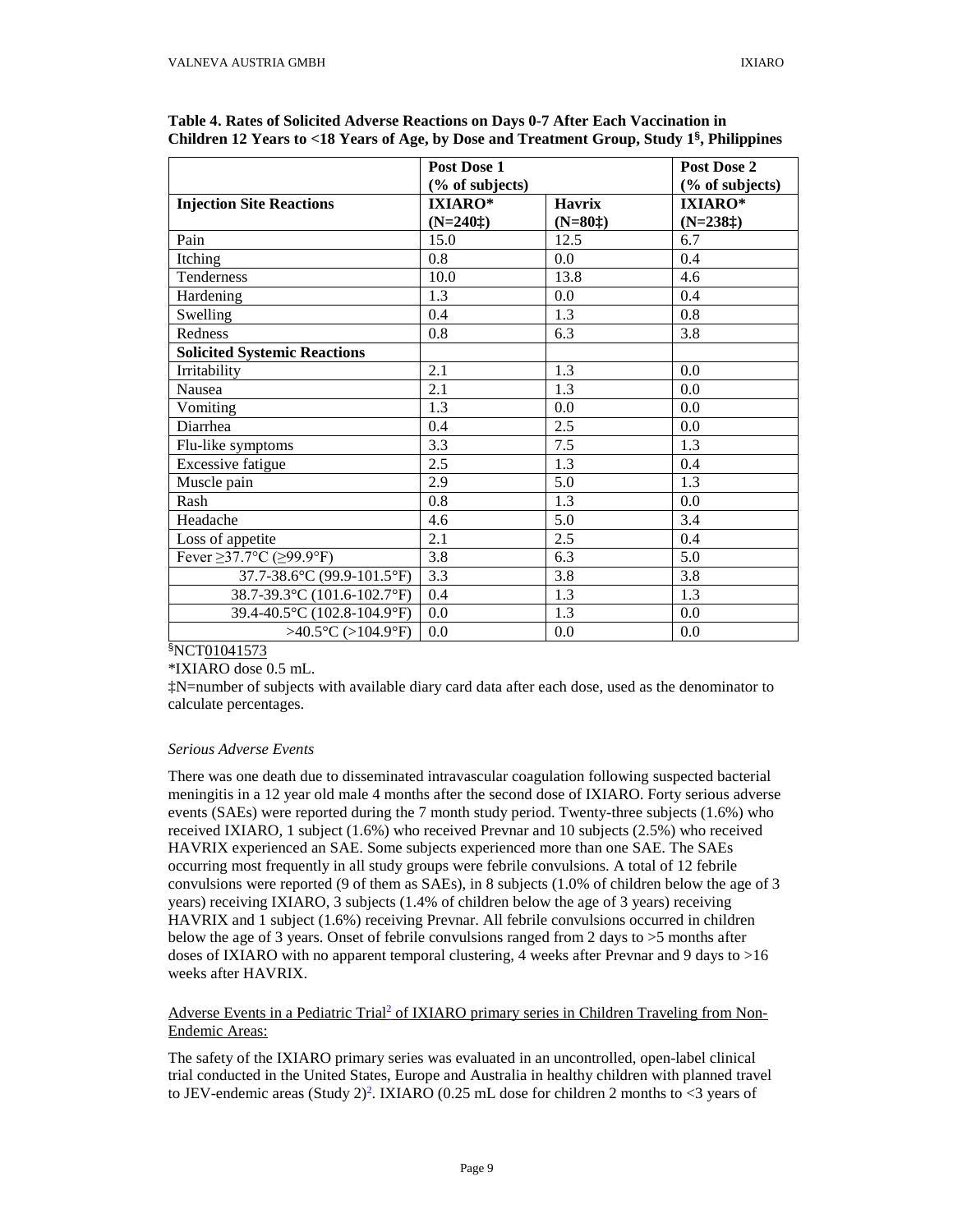age, 0.5 mL dose for children and adolescents 3 to <18 years of age) was administered by intramuscular injection on Day 0 and Day 28. Adverse events were recorded as in Study  $1^1$ . An analysis of safety included 100 subjects (mean age:11.6 years, range 9 months to <18 years; 53.0% female; race: White: 83.0%, Asian: 13.0%, Black: 3.0%). Solicited adverse reactions in Study  $2<sup>2</sup>$  were generally reported less frequently than in Study  $1<sup>1</sup>$  and were generally less frequent following dose 2 compared to dose 1. The most common solicited adverse reactions  $(>10\%)$ following either 0.25 mL dose  $(N=12)$  were injection side redness (25%) and diarrhea (17%) and following either 0.5 mL dose ( $N = 88$ ) were injection site tenderness (50%), injection site pain (25%), muscle pain (31%), and excessive fatigue (11%).

## Adverse Events in a Pediatric Trial<sup>3</sup> of IXIARO booster dose in a JEV endemic country:

A subset of 300 subjects who completed primary immunization with IXIARO in Study 1**[1](#page-20-0)** were enrolled in an open label follow-on trial (Study  $3<sup>3</sup>$  and randomized 1:1 to receive a single IXIARO booster dose (0.25 mL for ages 14 months to <3 years or 0.5 mL for ages 3 to <18 years) vs. no booster dose at 11 months after completion of the IXIARO primary series. Adverse events were recorded as in Study 1**<sup>1</sup>** [,](#page-20-0) with follow-up through 24 months after the booster dose. Analysis of safety was carried out using the safety population of 150 subjects (mean age 5.5 years, range 2 months to <18 years; 49.5% female race: Asian: 100%). Solicited adverse reactions were generally reported less frequently following the booster dose than following primary series vaccinations. The most common solicited adverse reactions were fever (7%) following the 0.25 mL booster dose (N=81) and injection site pain (9%) and fever (9%) following the 0.5 mL booster dose (N=67).

## **Clinical Studies in Adults 18 Years of Age and Older:**

In five randomized, controlled clinical studies  $4, 5, 6, 7, 8$  conducted in North America, Europe, Australia and New Zealand, a total of 3,558 healthy adults 18 to 86 years of age received at least one dose of IXIARO and were followed-up for safety for 6 months after the first dose. In this pooled dataset of subjects who received IXIARO, one death occurred in a subject with metastatic lung adenocarcinoma four months after completing the two-dose regimen. About 1% of subjects who received IXIARO experienced a serious adverse event, including one case of multiple sclerosis. Approximately 1% of subjects who received IXIARO discontinued due to adverse events.

### Adverse Events in a Clinical Trial Comparing IXIARO to a Control in Adults:

The safety of IXIARO was evaluated in a randomized, controlled, double-blind clinical trial in healthy male and female subjects  $\geq$ 18 years of age (Study 5[\)](#page-20-0)<sup>5</sup>. IXIARO was compared to a control: Phosphate Buffered Saline containing  $0.1\%$  aluminum hydroxide [PBS + Al(OH)<sub>3</sub>]. A total of 2,675 subjects were randomized in a 3:1 ratio to receive either an intramuscular injection of IXIARO (0.5 mL) each on Day 0 and Day 28, or an intramuscular injection of PBS + Al(OH)<sub>3</sub> (0.5 mL) each on Day 0 and Day 28. Analysis of safety was carried out using the safety population including 1,993 subjects receiving at least one dose of IXIARO and 657 subjects receiving at least one dose of  $PBS + Al(OH)_{3}$  (mean age: 33.8 years, range 18 to 86 years; 55.3% female; ethnicity: White: 91.7%, Asian: 1.8%, Black: 3.4%, Other: 3.0%). The IXIARO and control groups were similar with regard to demographics. Subjects recorded adverse events on a diary card for the first seven days after each vaccination. In addition, the study investigator took a medical history and performed a physical exam to evaluate for adverse events on the day of each vaccination and at a visit 4 weeks after the second vaccination.

### *Serious Adverse Events*

No deaths occurred during this trial. Sixteen serious adverse events (SAE) were reported during the study period. Ten subjects (0.5%) who received IXIARO and 6 subjects (0.9%) who received  $PBS + Al(OH)3$  experienced a SAE. The serious adverse events occurring in the IXIARO group were as follows: Dermatomyositis, appendicitis, rectal hemorrhage, limb abscess (contralateral to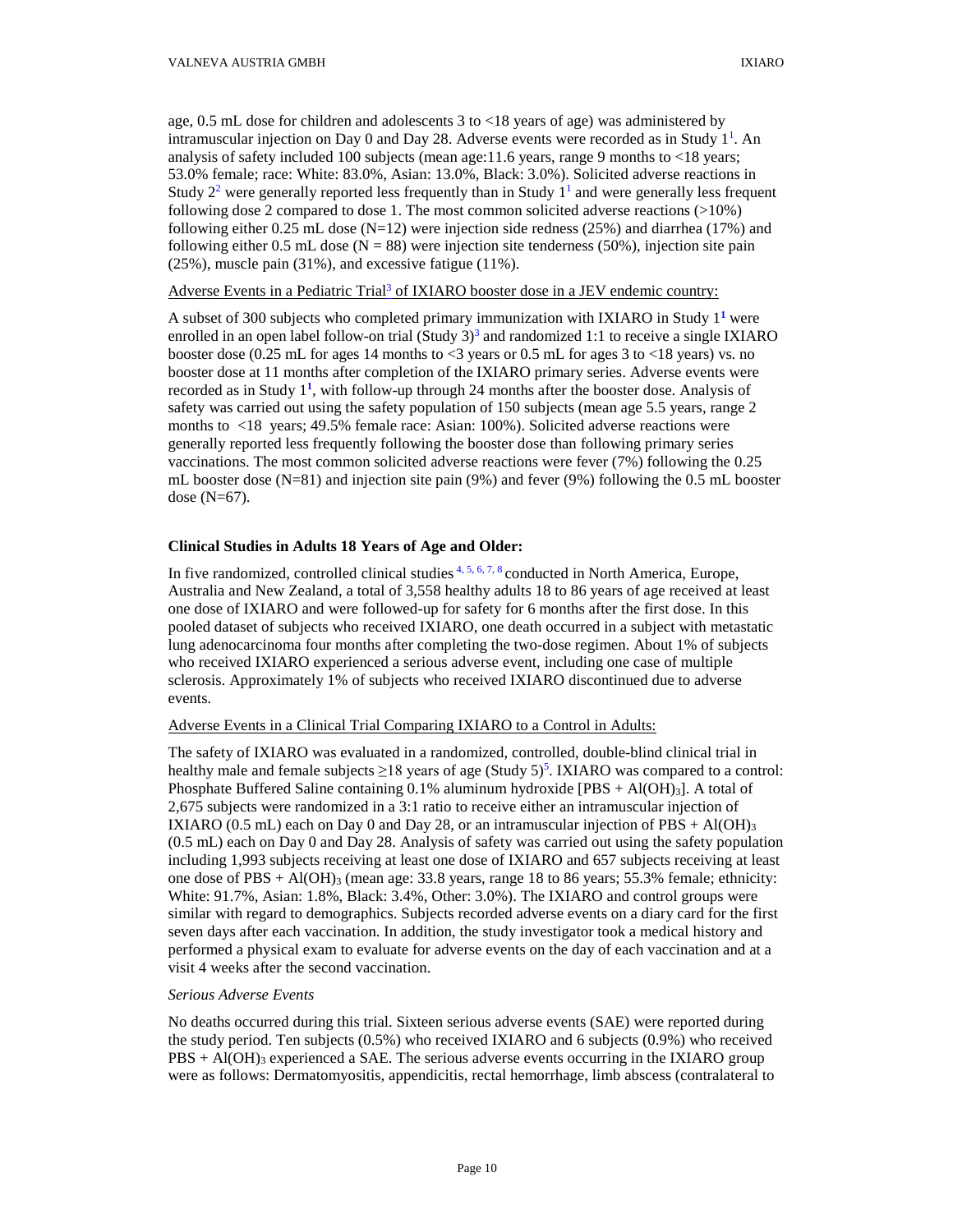the injected arm), chest pain, ovarian torsion, ruptured corpus luteal cyst, and three orthopedic injuries.

### *Systemic Adverse Events*

Overall, the percentage of subjects who experienced at least one adverse event during the study period was 58.9% in the IXIARO group compared to  $56.6\%$  in the PBS + Al(OH)<sub>3</sub> group. Adverse events of any severity grade occurring with an incidence of  $\geq$ 1% of subjects are shown in [Table 5.](#page-10-0) Most adverse events (>90%) were mild to moderate.

<span id="page-10-0"></span>**Table 5. Rates of Common Solicited and Unsolicited Systemic Adverse Events\* in Adults Residing in Non-Endemic Areas After IXIARO or Control [PBS + Al(OH)3], Safety Population, Study 5**§

|                                | Post Dose 1 |                   | Post Dose 2 |                    | Post Dose 1 or Dose 2  |                                                                  |  |
|--------------------------------|-------------|-------------------|-------------|--------------------|------------------------|------------------------------------------------------------------|--|
|                                |             | (Day 0 to Day 28) |             | (Day 28 to Day 56) | (Day $0$ to Day $56$ ) |                                                                  |  |
|                                |             | % of subjects     |             | % of subjects      |                        | % of subjects                                                    |  |
| <b>Adverse Event</b>           |             |                   |             |                    |                        | $IXIARO PBS + Al(OH)3 IXIARO PBS + Al(OH)3 IXIARO PBS + Al(OH)3$ |  |
|                                | N‡=1993     | $N_{\perp} = 657$ | N‡=1968     | $N\ddagger = 645$  | N‡=1993                | $N_{+}$ =657                                                     |  |
| Headache†                      | 21.6        | 20.2              | 13.4        | 13.0               | 27.9                   | 26.2                                                             |  |
| Myalgia <sup>†</sup>           | 13.3        | 12.9              | 5.6         | 5.3                | 15.6                   | 15.5                                                             |  |
| Fatigue†                       | 8.6         | 8.7               | 5.2         | 5.9                | 11.3                   | 11.7                                                             |  |
| Influenza-like Illness†        | 8.2         | 8.5               | 5.8         | 4.3                | 12.3                   | 11.7                                                             |  |
| Nausea <sup>†</sup>            | 4.7         | 5.3               | 2.6         | 3.7                | 6.6                    | 7.5                                                              |  |
| Nasopharyngitis                | 2.3         | 1.8               | 2.6         | 2.3                | 4.7                    | 4.0                                                              |  |
| Fever†                         | 1.9         | 2.1               | 1.5         | 1.7                | 3.2                    | 3.0                                                              |  |
| Rhinitis                       | 1.0         | 0.8               | 0.5         | 0.6                | 1.4                    | 1.4                                                              |  |
| <b>Upper Respiratory Tract</b> | 0.9         | 0.9               | 0.8         | 0.9                | 1.7                    | 2.0                                                              |  |
| Infection                      |             |                   |             |                    |                        |                                                                  |  |
| <b>Back Pain</b>               | 0.8         | 0.9               | 0.6         | 0.2                | 1.3                    | 1.1                                                              |  |
| Pharyngolaryngeal Pain         | 0.8         | 0.9               | 1.0         | 0.5                | 1.6                    | 1.4                                                              |  |
| Rash†                          | 0.8         | 0.9               | 0.7         | 0.8                | 1.3                    | 1.5                                                              |  |
| Diarrhea                       | 0.8         | 0.8               | 0.7         | 0.3                | 1.5                    | 1.1                                                              |  |
| Cough                          | 0.8         | 0.8               | 0.6         | $0.6^{\circ}$      | 1.2                    | 1.2                                                              |  |
| Vomiting†                      | 0.6         | 0.8               | 0.8         | 0.9                | 1.4                    | 1.7                                                              |  |

§NCT00605085

\*The adverse events in this table are those observed at an incidence of ≥1% in the IXIARO or PBS  $+$  Al(OH)<sub>3</sub> groups.

† These symptoms were solicited in a subject diary card. Percentages also include unsolicited events that occurred after the 7 day period covered by the diary card.

‡N=number of subjects in the safety population (subjects treated with at least one dose) who received the respective dose

## *Injection Site Reactions*

Injection site reactions after IXIARO were compared to reactions after  $PBS + Al(OH)_{3}$ . Symptoms were recorded into a subject diary for the first seven days after each injection, and the injection site was assessed by the investigator at each visit. The rates of injection site reactions are shown in [Table 6.](#page-11-0) Most injection site reactions (>90%) were mild to moderate.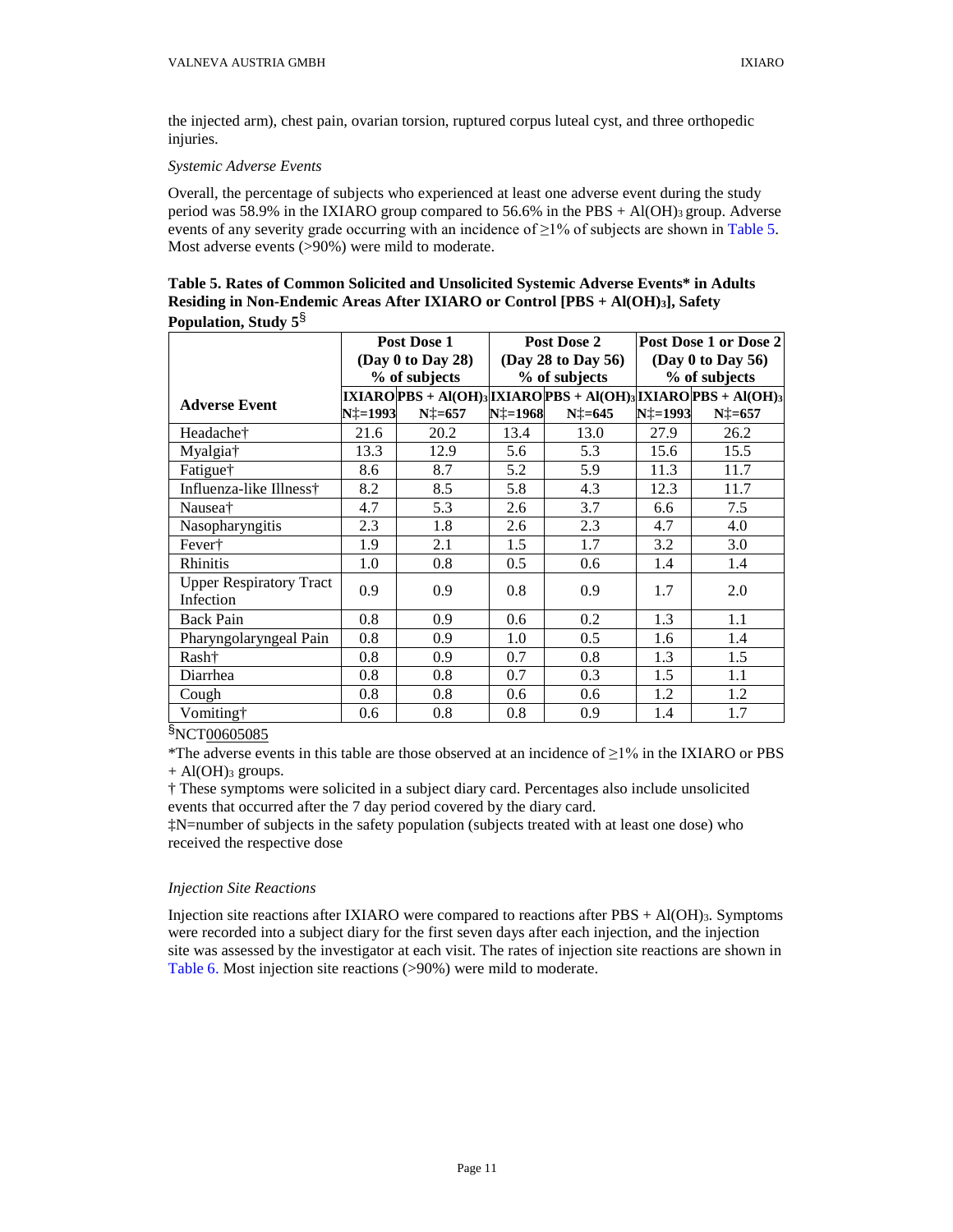|                                   | Post Dose 1<br>$(\%$ of subjects <sup>†</sup> ) |                                                       |                                | Post Dose 2<br>$(\%$ of subjects <sup>†</sup> ) |                                   | Post Dose 1 or Dose 2<br>$(\%$ of subjects†)     |
|-----------------------------------|-------------------------------------------------|-------------------------------------------------------|--------------------------------|-------------------------------------------------|-----------------------------------|--------------------------------------------------|
| <b>Adverse</b><br><b>Reaction</b> | <b>IXIARO</b><br>$N_{1}^{\dagger}=1963$         | $PBS +$<br>$AI(OH)$ <sub>3</sub><br>$N\ddagger = 645$ | <b>IXIARO</b><br>$N_{+}$ =1951 | $PBS +$<br>$AI(OH)_{3}$<br>$N\ddagger = 638$    | <b>IXIARO</b><br>$N_{+}^+ = 1963$ | $PBS +$<br>$AI(OH)$ <sub>3</sub><br>$N_{+}$ =645 |
| <b>Any Reaction</b>               | 48.5                                            | 47.7                                                  | 32.6                           | 32.2                                            | 55.4                              | 56.2                                             |
| Pain                              | 27.7                                            | 28.2                                                  | 17.7                           | 18.2                                            | 33.0                              | 35.8                                             |
| <b>Tenderness</b>                 | 28.8                                            | 26.9                                                  | 22.5                           | 18.1                                            | 35.9                              | 32.6                                             |
| <b>Erythema</b>                   | 6.8                                             | 5.4                                                   | 4.6                            | 4.1                                             | 9.6                               | 7.4                                              |
| <b>Induration</b>                 | 4.8                                             | 5.3                                                   | 4.0                            | 3.0                                             | 7.5                               | 7.4                                              |
| <b>Edema</b>                      | 2.4                                             | 3.3                                                   | 2.3                            | 1.6                                             | 4.2                               | 4.6                                              |
| <b>Pruritus</b>                   | 2.6                                             | 3.3                                                   | 1.6                            | 1.9                                             | 3.8                               | 4.5                                              |

<span id="page-11-0"></span>**Table 6. Rates of Injection Site Solicited Adverse Reactions\* After IXIARO or Control [PBS + Al(OH)3], Adults Residing in Non-Endemic Areas, Safety Population With Evaluable Diary Cards, Study 5§**

\* Injection site reactions were assessed for 7 days after each dose.

† Denominators used to calculate percentages are based on the number of evaluable diary card entries (defined as documented presence on *any day* [i.e., entry of "yes"] or absence on *all days* [i.e., entry of "no"]) for each individual symptom and observation period.

‡N=number of subjects who returned diary cards after each dose

### Adverse Events in a Clinical Trial Comparing IXIARO to JE-VAX in Adults:

The safety of IXIARO compared to another U.S.-licensed inactivated JE vaccine (JE-VAX) was evaluated in a randomized, double-blind clinical trial in subjects  $\geq$ 18 years of age (Study 4[\)](#page-20-0)<sup>4</sup>.

No deaths occurred during this trial. One serious adverse event occurred in this trial in a subject with a history of myocardial infarction (MI) who experienced a MI three weeks after receiving the  $2<sup>nd</sup>$  dose of IXIARO. The most common adverse events after immunization occurring in  $\geq$ 1% of subjects were headache, myalgia, fatigue, influenza-like illness, nausea, nasopharyngitis, fever, pharyngolaryngeal pain, cough, rash, diarrhea, sinusitis, upper respiratory tract infection, back pain, migraine, vomiting and influenza, which occurred with similar frequency in both treatment groups. Local injection site reactions solicited in diary cards for 7 days after each vaccination were observed at a rate of 54% in the IXIARO group  $(N=428)$  compared to a rate of 69.1% in the JE-VAX group  $(N=435)$ .

Adverse Events in a Clinical Trial Investigating a Booster Dose of IXIARO in Adults:

The safety of a booster dose of IXIARO administered 14 months after completion of the primary series was evaluated in an open-label, uncontrolled study in subjects  $\geq$ 18 years of age (Study 9)<sup>9</sup>[.](#page-20-0)

Within 28 days of booster vaccination, adverse events were reported by 35.4% of subjects (N=198). Within 12 months of booster vaccination, subjects who experienced at least one adverse event were 56.1%. Injection site reactions were reported in the subject diary for 30.8% of subjects within 7 days of booster vaccination. Adverse events considered by the investigators to be treatment-related were recorded for 11.6% of subjects (these related events were all observed within one month after the booster dose administration).

The most common injection site reactions (>10% of subjects) were pain (12.8%) and tenderness  $(19.2\%)$ ; the most common systemic adverse events  $(>10\%)$  were nasopharyngitis (15.2%) and headache (11.1%).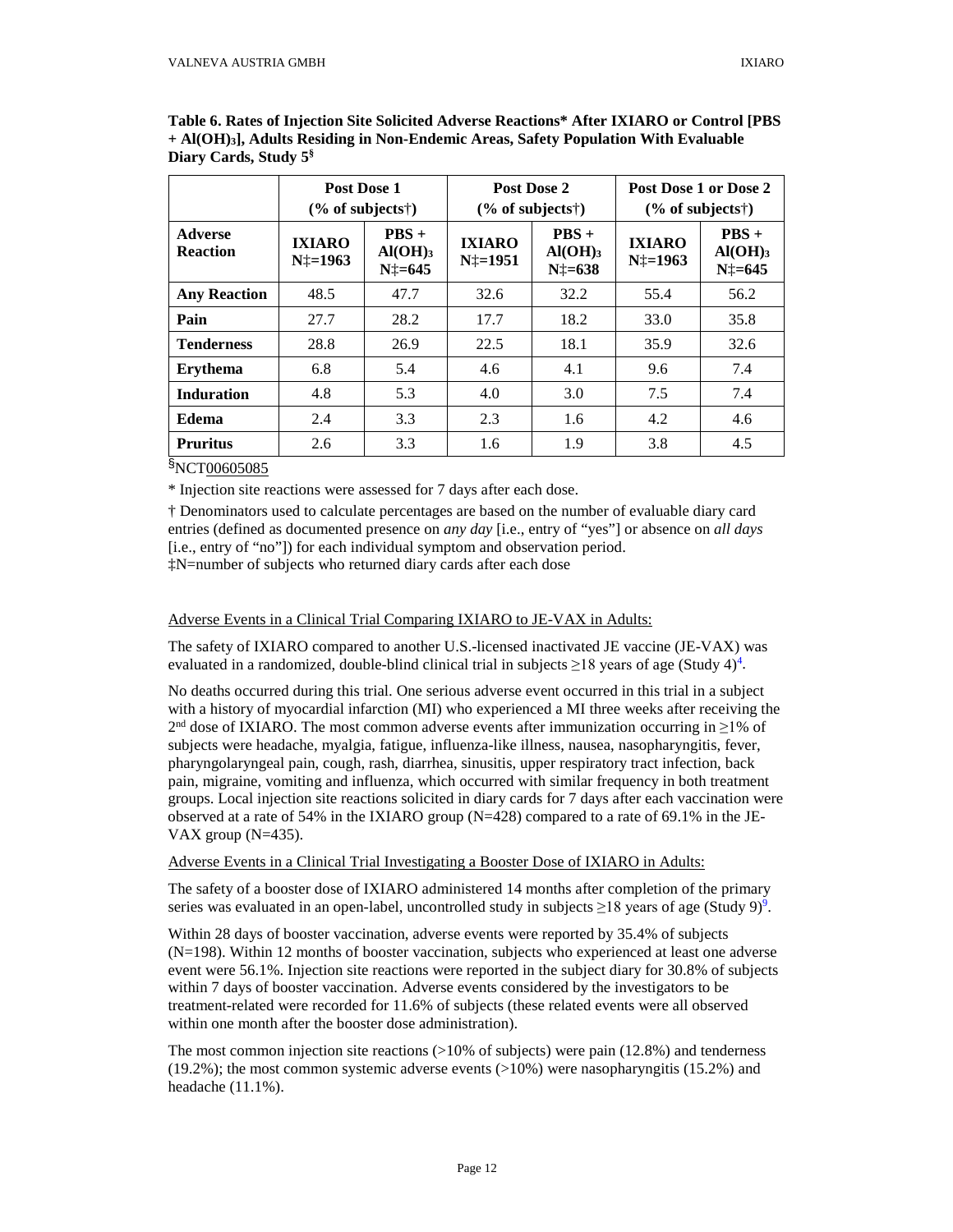## Safety in Concomitant Use with the Hepatitis A Vaccine, HAVRIX in Adults (Study [7](#page-20-0))<sup>7</sup>

The safety of IXIARO when administered concomitantly with inactivated Hepatitis A Virus vaccine (HAVRIX) was evaluated in a controlled trial in which subjects  $\geq$ 18 years of age were assigned randomly to one of three treatment groups: Group A ( $N=62$ ) received IXIARO + HAVRIX; Group B (N=65) received IXIARO + control  $[PBS + Al(OH)<sub>3</sub>];$  Group C (N=65) received HAVRIX + control  $[PBS + Al(OH)<sub>3</sub>]$ . One serious adverse event occurred in this trial in a subject with a history of alcoholism and seizure disorder who experienced a seizure three weeks after receiving the  $2<sup>nd</sup>$  dose of IXIARO + control.

The percentage of subjects who experienced at least one adverse event was as follows: Group A: 38.7%; Group B: 41.5%; Group C: 47.7%. The most frequently reported injection site reaction on the day of the first vaccination in all three groups was injection site pain in 59.0% of subjects in Group A, in 48.4% of subjects in Group B and in 48.4% of subjects in Group C.

## <span id="page-12-0"></span>**6.2 Post-Marketing Experience**

The following additional adverse reactions have been identified during post approval use of IXIARO. Because these reactions are reported voluntarily from a population of uncertain size, it is not always possible to estimate reliably their frequency or establish a causal relationship to the vaccine.

*Nervous system disorders*: Paraesthesia, neuritis, syncope.

# <span id="page-12-1"></span>**7 DRUG INTERACTIONS**

## <span id="page-12-2"></span>**7.1 Use with HAVRIX**

In one clinical trial<sup>7</sup> in adults, IXIARO was administered concomitantly with HAVRIX (Hepatitis A Vaccine) [*See Adverse Reactions [\(6\)](#page-4-8) and Clinical Studies [\(14\)](#page-14-5)*]. In this trial, there was no evidence for interference with the immune response to IXIARO or to HAVRIX when HAVRIX was administered concomitantly with dose 1 of IXIARO [*See Clinical Studies [\(14\)](#page-14-5)*]. Data are not available on concomitant administration of IXIARO with other US-licensed vaccines.

When IXIARO is administered concomitantly with injectable vaccines, they should be given with separate syringes at different injection sites. IXIARO should not be mixed with any other vaccine in the same syringe or vial.

## <span id="page-12-3"></span>**7.2 Use with Immunosuppressive Therapies**

Immunosuppressive therapies may decrease the immune response to IXIARO [*See Warnings and Precautions [\(5\)](#page-4-3)].*

## <span id="page-12-4"></span>**8 USE IN SPECIFIC POPULATIONS**

## <span id="page-12-5"></span>**8.1 Pregnancy**

Healthcare practitioners are encouraged to report use in pregnant women to the distributor, Valneva USA, Inc., at 844-349-4276 (8443-IXIARO).

## Risk Summary

All pregnancies have a risk of birth defect, loss, or other adverse outcomes. In the U.S. general population, the estimated background risk of major birth defects and miscarriage in clinically recognized pregnancies is 2% to 4% and 15% to 20%, respectively. There are no adequate and well-controlled studies of IXIARO in pregnant women, and human data available from clinical trials and post-marketing experience with IXIARO are insufficient to establish the presence or absence of drug-associated risk during pregnancy.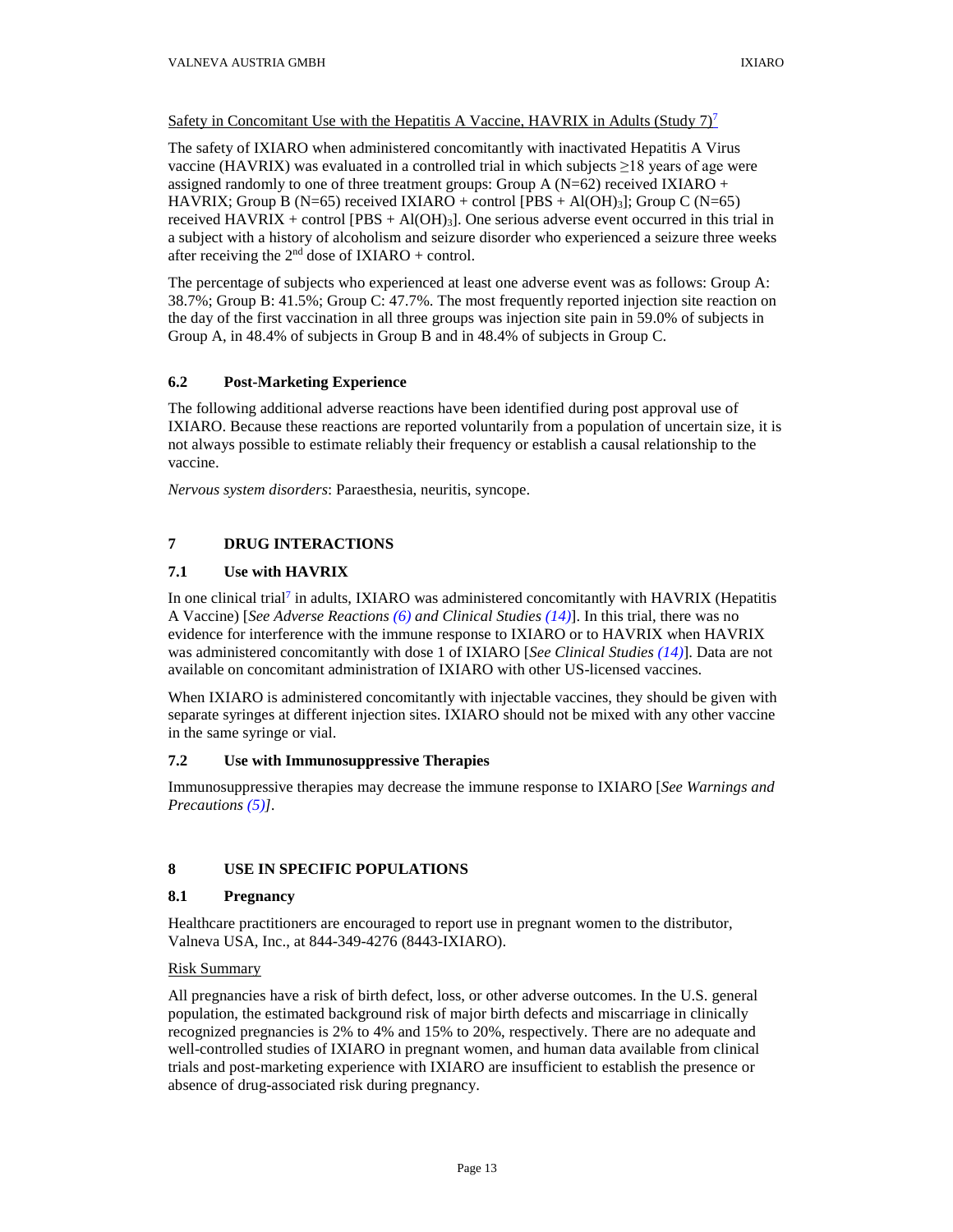One developmental toxicity study was performed in female rats administered IXIARO prior to mating and during gestation. The dose was 0.5 mL on each occasion (a single human dose is 0.25 mL or 0.5 mL). The study revealed no evidence of harm to the fetus due to IXIARO *[Data](#page-13-4)*

## Clinical Considerations

*Disease-Associated Maternal and/or Embryo/Fetal Risk:* Miscarriages and intrauterine infection have been reported following maternal infection with JEV.

## <span id="page-13-4"></span>Data

## *Animal data*

In a developmental toxicity study, female rats were administered IXIARO by intramuscular injection 3 weeks and one week prior to mating and on gestation day 6. The dose was 0.5 mL on each occasion (a single human IXIARO dose is 0.25 mL or 0.5 mL). No effects on pre-weaning development up to postnatal day 18 were observed. There were no vaccine-related fetal malformations or variations.

## <span id="page-13-0"></span>**8.2 Lactation**

### Risk Summary

It is not known if IXIARO is excreted in human milk. Data are not available to assess the effects of IXIARO on the breastfed child or on milk production /excretion.

The developmental and health benefits of breastfeeding should be considered along with the mother's clinical need for IXIARO and any potential adverse effects on the breastfed child from IXIARO or from the underlying maternal condition. For preventive vaccines, the underlying maternal condition is susceptibility to disease prevented by the vaccine.

## <span id="page-13-1"></span>**8.4 Pediatric Use**

Safety and effectiveness of IXIARO have not been established in infants younger than 2 months of age [*See Adverse Reaction[s \(](#page-4-8)*6*) and Clinical Studies* [\(14\)](#page-14-5)].

## <span id="page-13-2"></span>**8.5 Geriatric Use**

Clinical studies of IXIARO did not include sufficient numbers of subjects 65 years of age and older to determine whether they respond differently from younger subjects. In a study that included 24 subjects  $\geq 65$  years of age who received IXIARO per protocol (Study 7)<sup>7</sup>[,](#page-20-0) the proportion of these subjects achieving a JEV neutralizing antibody titer  $\geq$ 1:10 at 28 days after the second dose of IXIARO was 95.8% (geometric mean titer: 255.2).

In subjects 65 years of age and older who had been vaccinated in any of five trials  $4, 5, 6, 7, 8$  included in a pooled dataset  $(N=161)$  adverse events were reported in 61.9% (73/118) of subjects in the IXIARO group, 57.7% (15/26) in the JE-VAX group, and 70.6% (12/17) in the control [PBS +  $Al(OH)<sub>3</sub>$ ] group. Serious adverse events (SAE) were experienced by four subjects (3.4%) who received IXIARO, no subjects who received JE-VAX, and one subject (5.9%) who received the control  $[PBS + Al(OH)<sub>3</sub>]$ . The SAEs occurring in the IXIARO group were as follows: one case each of rectal hemorrhage, pancreatic adenocarcinoma, breast cancer, and one death in a subject with metastatic lung adenocarcinoma, which occurred four months after the subject completed the two-dose regimen.

## <span id="page-13-3"></span>**11 DESCRIPTION**

IXIARO, Japanese Encephalitis Vaccine, Inactivated, Adsorbed is a sterile suspension for intramuscular injection. Each 0.5 mL dose of vaccine contains 6 antigen units of purified, inactivated JEV and approximately 250 mcg of aluminum hydroxide. The appearance of the liquid is a white, opaque, non-uniform suspension which becomes homogeneous upon shaking.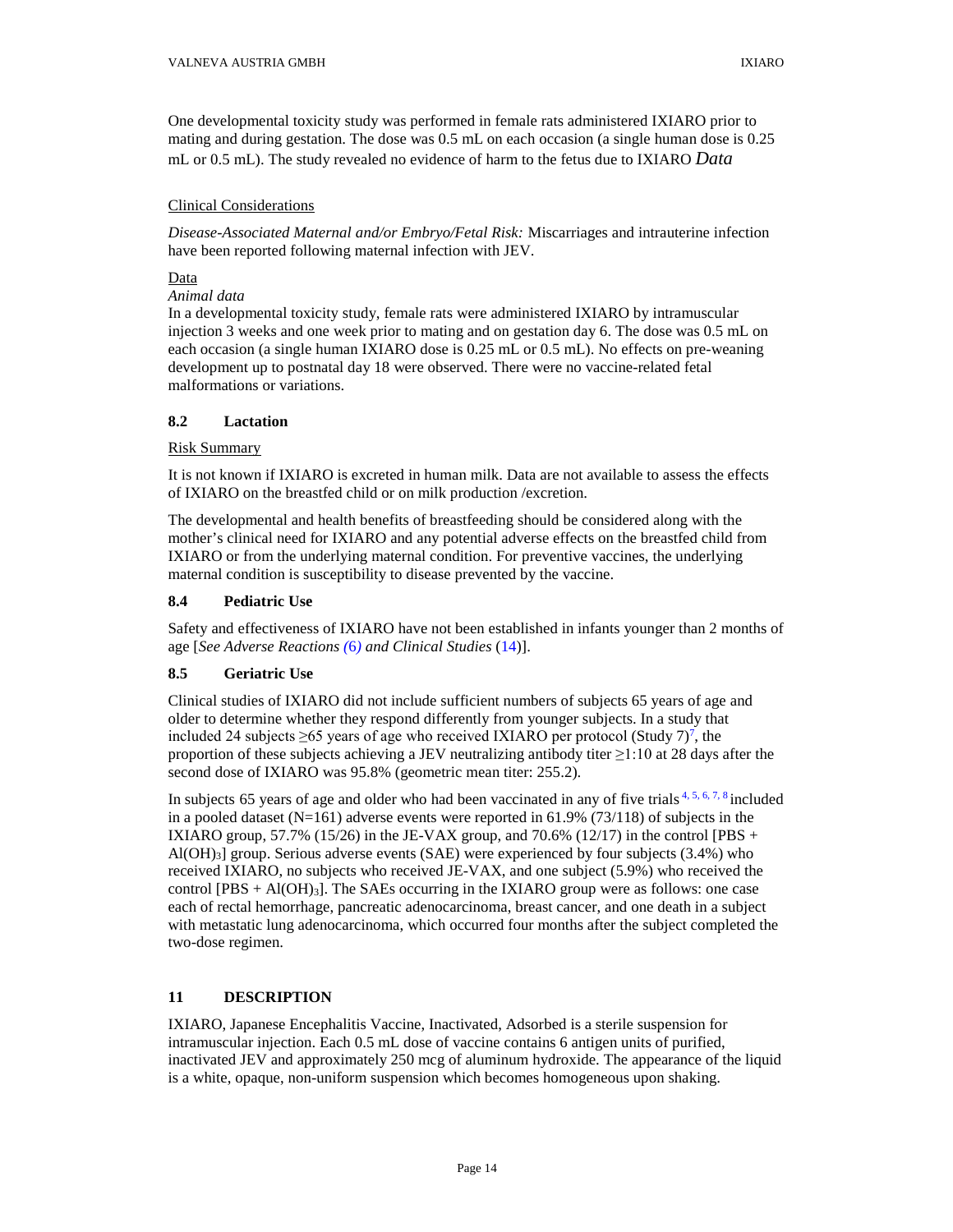IXIARO is a vaccine prepared by propagating JEV strain SA14-14-2 in Vero cells. Multiple viral harvests are pooled, clarified and concentrated. The virus suspension is treated with protamine sulfate to remove contaminating DNA and proteins. The resulting partially purified virus is processed through a sucrose density gradient centrifugation step and fractionated. Each fraction is analyzed for the presence of virus, and fractions with the highest virus activity are pooled to give a purified virus suspension. The purified virus is then inactivated by treatment with formaldehyde. The preparation is adjusted to a specified antigen content and formulated by addition of aluminum hydroxide.

The formulated bulk vaccine is filled into syringes, at a volume of 0.5 mL per syringe. From the manufacturing process, IXIARO also contains: formaldehyde (not more than 200 ppm), bovine serum albumin (not more than 100 ng/mL), host cell DNA (not more than 200 pg/mL), sodium metabisulphite (not more than 200 ppm), host cell protein (not more than 100 ng/mL), and protamine sulfate (not more than  $1\mu g/mL$ ). No preservatives, stabilizers, or antibiotics are added to the formulation.

# <span id="page-14-1"></span>**12 CLINICAL PHARMACOLOGY**

## <span id="page-14-2"></span>**12.1 Mechanism of Action**

Japanese encephalitis is a disease caused by the mosquito-borne Japanese encephalitis virus (JEV). IXIARO acts by inducing antibodies that neutralize live JEV. Accumulated data from animal studies, clinical trials of other JE vaccines, and human epidemiological studies, suggest that a virus neutralizing antibody response, as measured *in vitro* in a 50% plaque-reduction neutralization antibody test (PRNT<sub>50</sub>) with a threshold titer of  $\geq 1:10$ , provides evidence of protective immunity<sup>10, 11</sup>. The evaluation of vaccine effectiveness of IXIARO was therefore based on neutralizing antibody response using a threshold PRNT<sub>50</sub> titer of  $\geq$ 1:10.

## <span id="page-14-3"></span>**13 NONCLINICAL TOXICOLOGY**

## <span id="page-14-4"></span>**13.1 Carcinogenesis, Mutagenesis, Impairment of Fertility**

IXIARO has not been evaluated for carcinogenic or mutagenic potential. IXIARO was found to have no effect on fertility of female rats [*See Use in Specific Population*[s \(8.1\)\]](#page-12-5). The effect of IXIARO on male fertility has not been evaluated.

## <span id="page-14-5"></span>**14 CLINICAL STUDIES**

## Immunogenicity of IXIARO primary series in children and adolescents from a JEV-endemic country:

<span id="page-14-0"></span>The immunogenicity of the IXIARO primary series was evaluated in a subgroup of children included in a randomized, controlled, open-label clinical trial in healthy children conducted in the Philippines  $(Study 1)<sup>1</sup>$  $(Study 1)<sup>1</sup>$  $(Study 1)<sup>1</sup>$  in which the safety of IXIARO was compared to control vaccines: HAVRIX (Hepatitis A vaccine, pediatric 720 EL.U./0.5 mL formulation) and Prevnar (Pneumococcal 7-valent Conjugate Vaccine [Diphtheria CRM197 protein]). Subjects in the IXIARO treatment arm received intramuscular doses on Day 0 and Day 28. A total of 396 subjects from the group receiving an age-appropriate dosage of IXIARO (0.25 mL for infants and children 2 months to <3 years of age or 0.5 mL for individuals 3 to <18 years of age) were randomized in an age-stratified scheme into the immunogenicity subgroup (mean age: 7.7 years; 49.6% female; ethnicity: 100% Asian). [*[See Adverse Reactions](#page-4-9) (6.1)*]

The immunogenicity evaluation included the proportion of subjects with PRNT<sub>50</sub> titer  $\geq$ 1:10 and  $PRT_{50}$  geometric mean titer (GMT) at Day 56 and Month 7. The JEV-neutralizing antibody responses elicited by IXIARO in the Intent-to-Treat population (defined as all subjects who received at least one dose of IXIARO) are presented in [Table 7.](#page-15-0)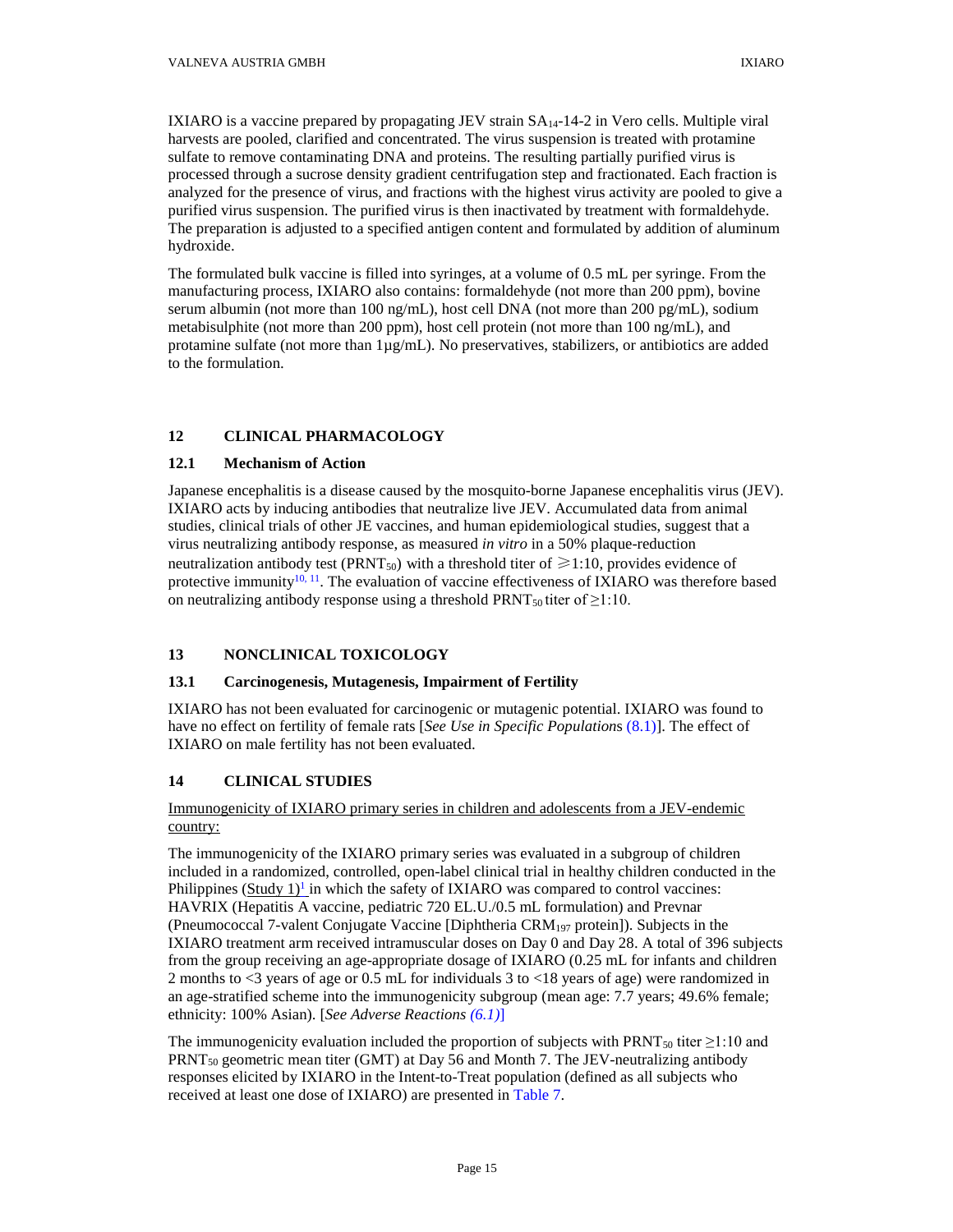| <b>Age Group</b>    | $2$ months $-$                                                                  | $6$ months $-$ | $1$ year $-$                                  | 3 years -    | 12 years -    |  |
|---------------------|---------------------------------------------------------------------------------|----------------|-----------------------------------------------|--------------|---------------|--|
|                     | $<$ 6 months                                                                    | $<$ 12 months  | $<$ 3 vears                                   | $<$ 12 years | $<$ 18 years  |  |
| <b>Time Point</b>   | Proportion of Subjects with PRNT <sub>50</sub> Titer $\geq$ 1:10 (n/N) [95% CI] |                |                                               |              |               |  |
|                     | 30%                                                                             | $0\%$          | $3.2\%$                                       | 16.8%        | $45.7\%$      |  |
| Pre-                | (3/10)                                                                          | (0/20)         | (4/125)                                       | (17/101)     | (64/140)      |  |
| <b>Vaccination</b>  | $[10.8\%,$                                                                      | $[0.0\%,$      | $[1.3\%]$                                     | $[10.8\%,$   | $[37.7\%,$    |  |
|                     | 60.3%]                                                                          | 16.1%]         | 7.9%]                                         | 25.3%]       | 54.0%]        |  |
|                     | 100%                                                                            | 100%           | 99.2%                                         | 100.0%       | 100%          |  |
| <b>Day 56</b>       | (9/9)                                                                           | (19/19)        | (119/120)                                     | (100/100)    | (137/137)     |  |
| $(28 \text{ days})$ | $[70.1\%,$                                                                      | $[83.2\%,$     | $[95.4\%,$                                    | $[96.3\%$ ,  | $[97.3\%]$    |  |
| after dose 2)       | 100.0%]                                                                         | 100.0%]        | 99.9%]                                        | 100.0%]      | 100.0%]       |  |
|                     |                                                                                 | 100%           | 85.5%                                         | 91.0%        | 97.1%         |  |
| Month 7             | 100% $(10/10)$                                                                  | (18/18)        | (106/124)                                     | (91/100)     | (133/137)     |  |
| (6 months           | $[72.2\%,$                                                                      | $[82.4\%,$     | $[78.2\%]$                                    | $[83.8\%]$   | $[92.7\%]$    |  |
| after dose 2)       | 100.0%]                                                                         | 100.0%]        | 90.6%]                                        | 95.2%]       | 98.9%]        |  |
| <b>Time Point</b>   |                                                                                 |                | Geometric Mean Titers $\Diamond$ (N) [95% CI] |              |               |  |
|                     | 8.4                                                                             | 5.0            | 5.5                                           | 6.5          | 13.1          |  |
| Pre-                | (10)                                                                            | (20)           | (124)                                         | (101)        | (140)         |  |
| <b>Vaccination</b>  | [4.3, 16.7]                                                                     | [5.0, 5.0]     | [5.0, 6.1]                                    | [5.8, 7.4]   | [10.7, 16.1]  |  |
| <b>Day 56</b>       | 687.4                                                                           | 377.8          | 258.9                                         | 213.7        | 175.6         |  |
| (28 days            | (9)                                                                             | (19)           | (121)                                         | (100)        | (137)         |  |
| after dose 2)       | [263.2,                                                                         | [210.3,        | [214.4,                                       | [175.6,      | [147.8,       |  |
|                     | 1795.1]                                                                         | 678.8]         | 312.6]                                        | 260.0]       | 208.7]        |  |
| Month 7             | 159.3                                                                           | 64.0           | 38.9                                          | 43.6         | 86.6          |  |
| (6 months)          | (10)                                                                            | (18)           | (125)                                         | (100)        | (137)         |  |
| after dose 2)       | [110.0, 230.7]                                                                  | [39.4, 104.1]  | [31.8, 47.7]                                  | [35.6, 53.4] | [70.7, 106.0] |  |

<span id="page-15-0"></span>**Table 7. JEV-Neutralizing Antibody Response After IXIARO\* Primary Series Among Children 2 Months to <18 Years of Age Residing in the Philippines, Intent-To-Treat Population\*\*, Study 1§**

\*Infants and children ≥2 months to <3 years of age received two 0.25 mL doses administered on Days 0 and 28. Individuals 3 years of age and older received two 0.5 mL doses administered on Days 0 and 28.

\*\*The Intent to Treat population consisted of all subjects who received at least one dose of IXIARO.

N=number of subjects with data available

n=number of subjects with a PRNT<sub>50</sub> titer  $\geq$ 1:10

 $\Diamond$ Reciprocal titers <10 were imputed to 5.

Antibody persistence following IXIARO primary series and immunogenicity of IXIARO booster dose in children and adolescents from a JEV-endemic country:

A subset of 300 subjects who completed primary immunization with IXIARO in Study  $1<sup>1</sup>$  were enrolled in an open label follow-on trial (Study  $3<sup>3</sup>$  $3<sup>3</sup>$  and randomized 1:1 to receive a single IXIARO booster dose  $(0.25 \text{ ml}$  for ages 14 months to <3 years or 0.5 ml for ages 3 to <18 years) vs. no booster dose at 11 months after completion of the IXIARO primary series. Demographics were similar for the booster and non-booster groups and overall included a mean age at booster dose (or second visit for non-booster group) of 5.3 years (range 1.2 - 17.3 years), 48.0% female, and race 100% Asian. Immunogenicity evaluations were conducted in the Intent to Treat population of all subjects as randomized and included the proportions of subjects with PRNT<sub>50</sub> titer  $\geq$ 1:10 and PRNT<sub>50</sub> GMTs at Month 12, Month 13 (booster dose group only), Month 24 and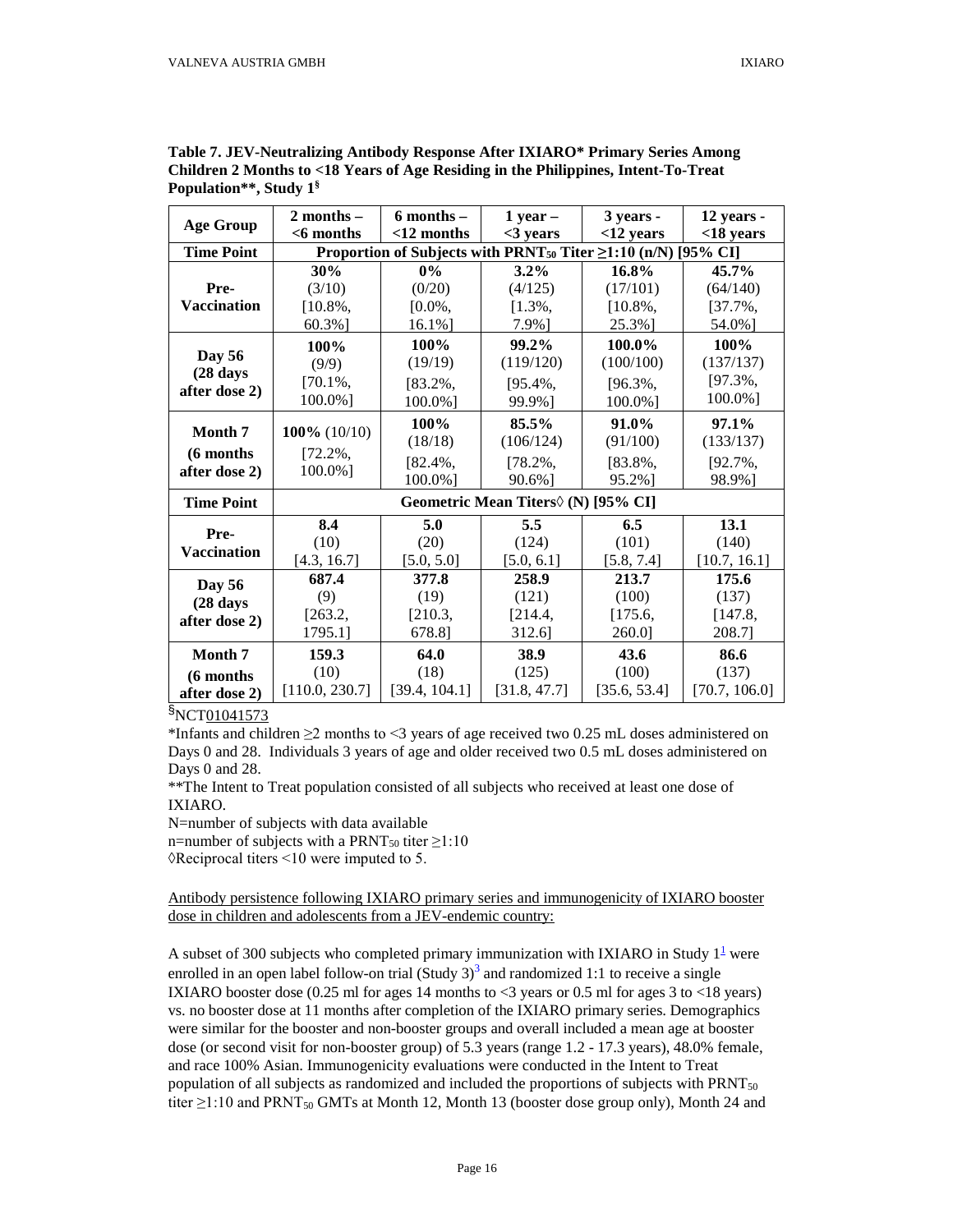Month 36 after the initiation of the IXIARO primary series. As shown in [Table 8,](#page-16-0) the booster dose led to an increase in  $PRNT<sub>50</sub>$  GMTs, and the proportion of subjects with  $PRNT<sub>50</sub>$  titer  $\geq$ 1:10 remained at 100% two years after the booster.

|                                | <b>No Booster Dose</b> | $0.25$ mL                                                              | $0.5$ mL              |
|--------------------------------|------------------------|------------------------------------------------------------------------|-----------------------|
|                                |                        | <b>Booster Dose</b>                                                    | <b>Booster Dose</b>   |
|                                |                        | $(14$ months to $<$ 3                                                  | $(3 to < 18$ years of |
|                                |                        | years of age)                                                          | age)                  |
| Time point                     |                        | Proportion of Subjects with PRNT <sub>50</sub> Titer $\geq$ 1:10 (n/N) |                       |
|                                |                        | $[95\% \text{ CI}]$                                                    |                       |
| Month 12                       |                        |                                                                        |                       |
|                                | 89.9%                  | 97.5%                                                                  | 89.6%                 |
| (11 months after completion of | (134/149)              | (79/81)                                                                | (60/67)               |
| primary series)                | $[84.1\%, 93.8\%]$     | $[91.4\%, 99.3\%]$                                                     | $[80.0\%, 94.4\%]$    |
| Month <sub>13</sub>            | <b>NA</b>              | 100.0%                                                                 | 100.0%                |
| (12 months after completion of |                        | (81/81)                                                                | (67/67)               |
| primary series)                |                        | $[95.5\%, 100\%]$                                                      | $[94.6\%, 100.0\%]$   |
|                                |                        |                                                                        |                       |
| Month 24                       | 89.0%                  | 100.0%                                                                 | 100.0%                |
| (23 months after completion of | (130/146)              | (80/80)                                                                | (67/67)               |
| primary series)                | $[82.9\%, 93.1\%]$     | $[95.4\%, 100.0\%]$                                                    | $[94.6\%, 100.0\%]$   |
| Month 36                       | 90.1%                  | 100.0%                                                                 | 100.0%                |
| (35 months after completion of | (128/142)              | (76/76)                                                                | (67/67)               |
| primary series)                | $[84.1\%, 94.0\%]$     | $[95.2\%, 100.0\%]$                                                    | $[94.6\%, 100.0\%]$   |
|                                |                        | Geometric Mean Titers∨ (N) [95% CI]                                    |                       |
| Month 12                       | 45.5                   | 67.3                                                                   | 40.4                  |
| (11 months after completion of | (149)                  | (81)                                                                   | (67)                  |
| primary series)                | [37.8, 54.8]           | [54.0, 83.8]                                                           | [30.5, 53.5]          |
| Month 13                       | <b>NA</b>              | 2910.8                                                                 | 1365.9                |
| (12 months after completion of |                        | (81)                                                                   | (67)                  |
| primary series)                |                        | [2235.1, 3791.0]                                                       | [987.6, 1889.0]       |
| Month <sub>24</sub>            | 49.8                   | 572.3                                                                  | 302.1                 |
| (23 months after completion of | (146)                  | (80)                                                                   | (67)                  |
| primary series)                | [40.6, 61.1]           | [409.8, 799.4]                                                         | [213.3, 428.0]        |
| Month 36                       | 59.4                   | 427.5                                                                  | 279.6                 |
| (35 months after completion of | (142)                  | (76)                                                                   | (67)                  |
| primary series)                | [48.4, 72.8]           | [313.0, 583.8]                                                         | [200.6, 389.9]        |

<span id="page-16-0"></span>

| Table 8: Persistence of JEV-Neutralizing Antibody Response With and Without IXIARO     |
|----------------------------------------------------------------------------------------|
| Booster Dose Among Children 14 Months to <18 Years of Age Residing in the Philippines, |
| <b>Intent-To-Treat Population**, Study 3<sup>§</sup></b>                               |

**§** NCT01296360\*\*The Intent to Treat Population consisted of all subjects as randomized. N=number of subjects with data available

n=number of subjects with a PRNT<sub>50</sub> titer  $\geq$ 1:10

NA = not assessed

 $\Diamond$ Reciprocal titers <10 were imputed to 5.

### Immunogenicity of IXIARO primary series in children 2 months to < 18 years of age traveling from non-endemic areas:

The immunogenicity of the IXIARO primary series was evaluated in an uncontrolled, open-label clinical trial conducted in the United States, Europe and Australia in healthy male and female subjects with planned travel to JEV-endemic areas (Study  $2)^2$  $2)^2$  IXIARO (0.25 mL dose for infants and children 2 months to <3 years of age, 0.5 mL dose for children and adolescents 3 to <18 years of age) was administered by intramuscular injection on Day 0 and Day 28. The immunogenicity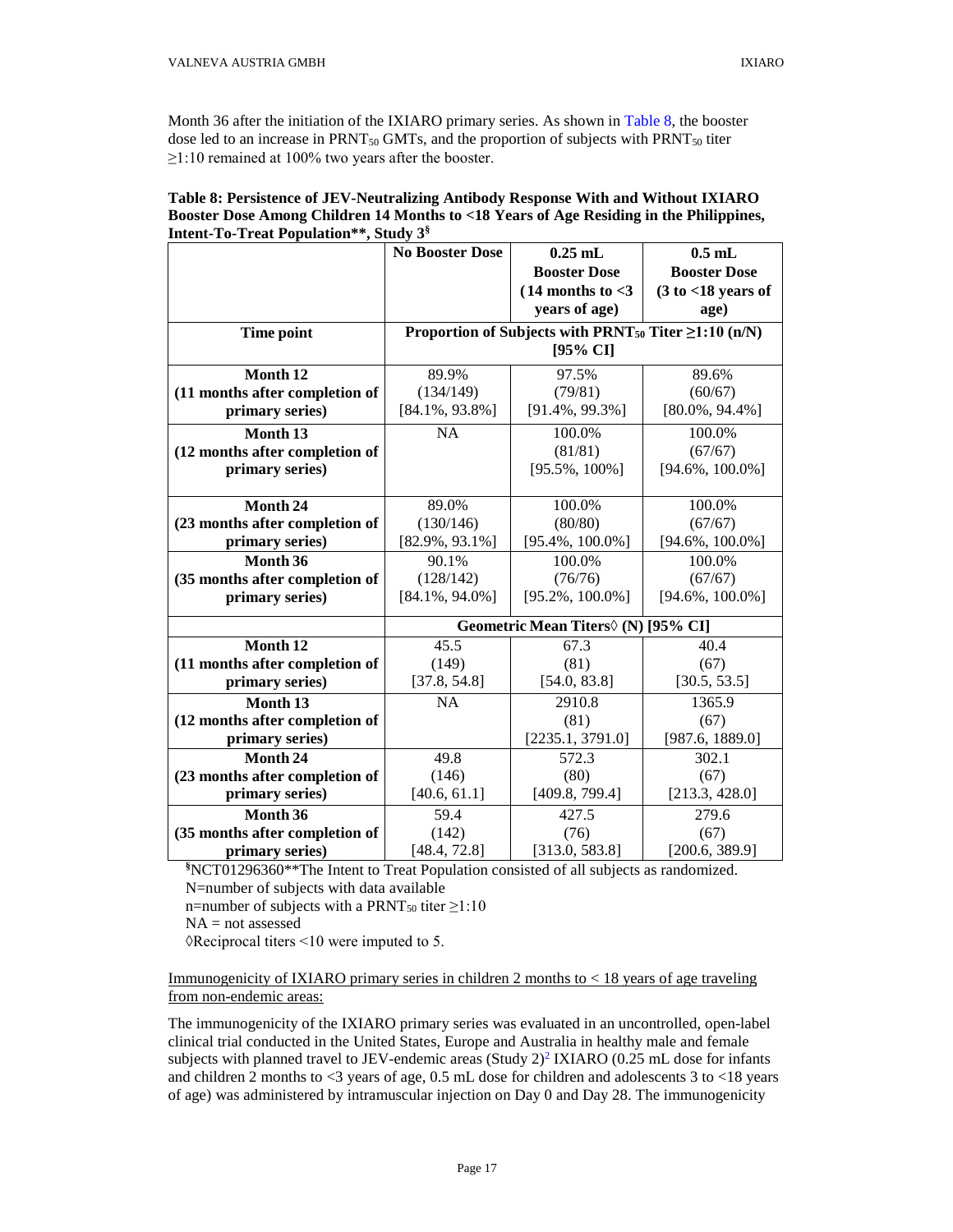analysis population included 64 out of 100 enrolled subjects (5 subjects ages 2 months to  $<3$  years and 59 subjects ages 3 to <18 years) and was 54.7% female with race 82.8% White, 3.1% Black, and 14.1% Asian. All 64 subjects were seronegative for JEV-neutralizing antibodies prevaccination, and the proportions of subjects with PRNT<sub>50</sub> Titer  $\geq$ 1:10 at 1 month and 6 months after completion of the primary series were 100% (62/62) and 91.2% (31/34), respectively. Postvaccination JEV-neutralizing GMTs by age group were similar to those among children vaccinated with IXIARO in a study conducted in the Philippines, where JEV is endemic (see [Table 7\)](#page-15-0).

Twenty-three subjects from Study  $2^2$  (1 subject who completed the 0.25 mL dose primary series and 22 subjects who completed the 0.5 mL dose primary series) were enrolled in a follow-on study to evaluate antibody persistence (Study  $10$ )<sup>12</sup>. The proportions of subjects with PRNT<sub>50</sub> Titer  $\geq$ 1:10 at 11 months, 23 months, and 35 months after completion of the primary series were 89.5%  $(17/19)$ ,  $91.3\%$   $(21/23)$  and  $89.5\%$   $(17/19)$  respectively. JEV-neutralizing GMTs at these time points were similar to those among children vaccinated with IXIARO in a study conducted in the Philippines, where JEV is endemic (see [Table 8\)](#page-16-0).

## Immunogenicity of IXIARO in a Clinical Trial in Adults:

Immunogenicity of the vaccine was evaluated in a randomized, active-controlled, observer-blinded clinical trial conducted in the U.S., Germany and Austria (Study  $4$ <sup>4</sup> in 867 healthy adults 18 years of age and older (mean age: 41.3 years; 60.8% female; ethnicity: White 80.8%, Asian 0.8%, Black 13.1%, Other 5.3%). Subjects in the IXIARO treatment arm received the following schedule of three intramuscular doses: Day 0, IXIARO, Day 7, PBS  $+$  Al(OH)<sub>3</sub> (0.5 mL phosphate buffered saline with 0.1% aluminum hydroxide), and on Day 28, IXIARO. Subjects in the comparator arm received a subcutaneous dose of 1.0 mL of the US-licensed JEV vaccine, JE-VAX, on Days 0, 7 and 28. [*[See Adverse Reactions](#page-4-9) (6.1)*]

The proportion of subjects with, PRNT<sub>50</sub> titer  $\geq$ 1:10, and GMT were evaluated at Day 56 in the per protocol population which included all subjects who had no major protocol deviations and who had a  $PRNT<sub>50</sub>$  titer  $\langle 1:10$  at baseline. The neutralizing antibody responses elicited by IXIARO met predefined statistical criteria for non-inferiority compared to those induced by JE-VAX, and are presented i[n Table](#page-17-0) 9. All subjects were seronegative at baseline (PRNT<sub>50</sub> titer  $< 1:10$ ).

| Proportion of Subjects with PRNT <sub>50</sub> Titer $\geq$ 1:10 |                                          |                                          |                                |  |
|------------------------------------------------------------------|------------------------------------------|------------------------------------------|--------------------------------|--|
| Time Point                                                       | IXIARO $(n/N)$<br>[95% CI]               | JE-VAX $(n/N)$<br>[95% CI]               | Rate difference<br>[95% CI]    |  |
| Day 56<br>(28 days after vaccine<br>dose 2)                      | $96.4\%$ (352/365)<br>$[94.0\%, 97.9\%]$ | $93.8\%$ (347/370)<br>$[90.9\%, 95.8\%]$ | 2.6%<br>$[-0.5\%, 6.0\%]$      |  |
| Geometric Mean Titers $\diamond$                                 |                                          |                                          |                                |  |
| Time Point                                                       | IXIARO $(N**=361)$<br>[95% CI]           | JE-VAX $(N^{**}=364)$<br>[95% CI]        | GMT ratio<br>[95% CI]          |  |
| Day 56<br>(28 days after vaccine<br>dose 2)                      | 243.6 [216.4, 274.1]                     | 102.0 [90.3, 115.2]                      | $2.33$ [1.97, 2.75] $\ddagger$ |  |

## <span id="page-17-0"></span>**Table 9. JEV-Neutralizing Antibody Response After IXIARO or JE-VAX Among Adults Residing in Non-Endemic Areas, Per Protocol Population\*, Study 4§**

§NCT00604708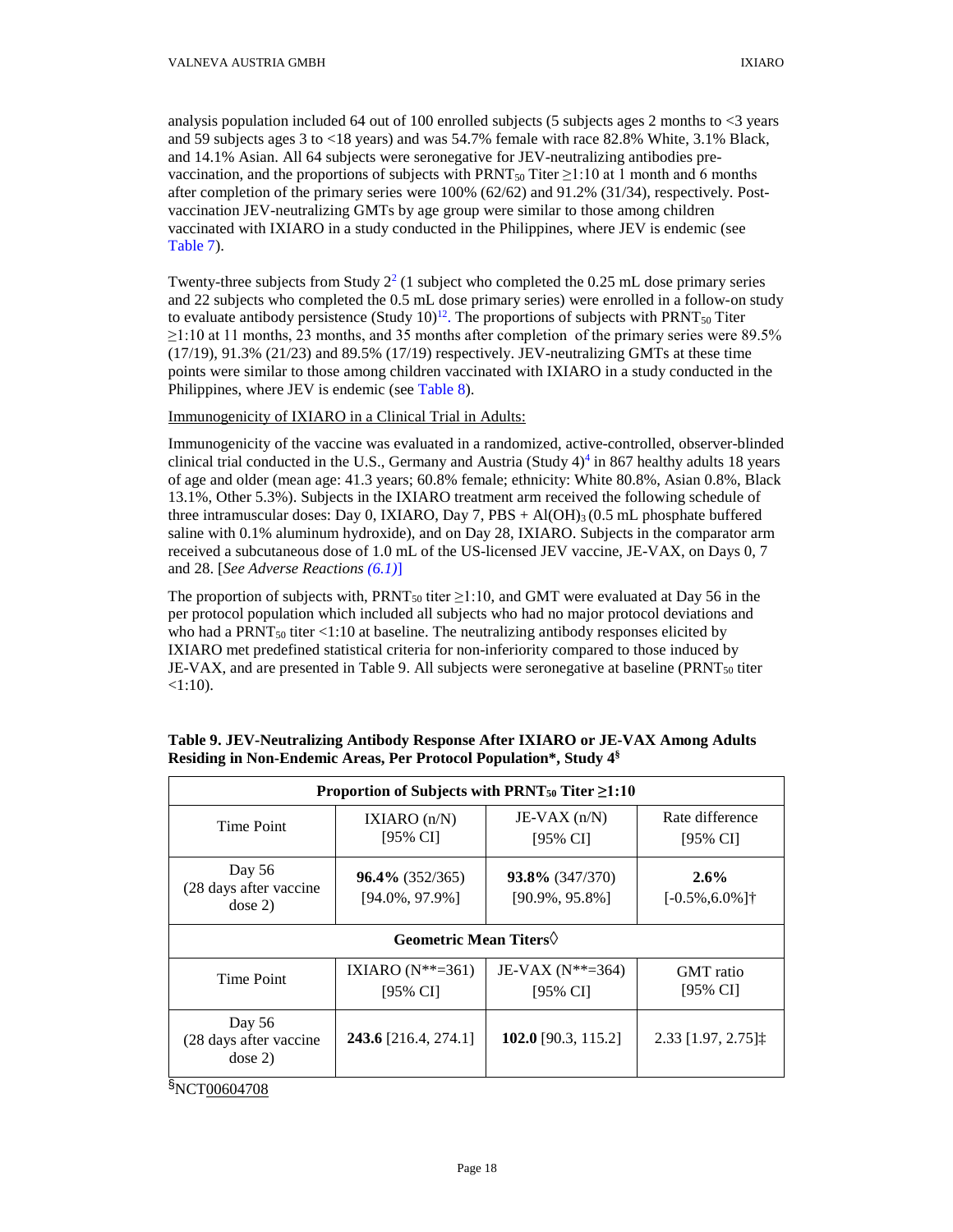\*The Per Protocol population consisted of subjects with no major protocol deviations and a PRNT $_{50}$  titer <1:10 at baseline

† Non-inferiority was demonstrated if the lower bound of the 2-sided 95% confidence interval (CI) for the difference in proportion of subjects with  $\text{PRNT}_{50}$  titer  $\geq 1:10$  (IXIARO minus JE-VAX) was >-10% at Day 56.

‡ Non-inferiority was demonstrated if the lower bound of the 2-sided 95% CI for the GMT ratio (IXIARO /JE-VAX) was  $>1/1.5$  at Day 56.

n=number of subjects with a PRNT<sub>50</sub> titer  $\geq$ 1:10

N=number of subjects in the Per Protocol Population

\*\*N=Number of subjects with immunogenicity data

 $\Diamond$ Reciprocal titers <10 were imputed to 5.

Temporal Evaluation of Immunogenicity of IXIARO During Vaccination Series in Adults:

In a randomized, observer-blinded clinical study in 374 healthy adults 18 years of age and older (Study  $6^{\circ}$ ), the immunogenicity of IXIARO was evaluated on days 10, 28, 35, and 56 during the vaccination period. The proportion of subjects with PRNT<sub>50</sub> titer  $\geq$ 1:10 at each time point for the subjects randomized to the standard dosing regimen (IXIARO on days 0 and 28) are displayed in [Table 10.](#page-18-0)

<span id="page-18-0"></span>**Table 10. JEV-Neutralizing Antibody Response During the Vaccination Series (IXIARO on Days 0 and 28) Among Adults Residing in Non-Endemic Areas, Per Protocol Population\*, Study 3§**

| <b>Time Point</b>              | Proportion of Subjects with PRNT <sub>50</sub> Titer $\geq 1:10$ (n/N)<br>[95% CI] |  |
|--------------------------------|------------------------------------------------------------------------------------|--|
| Day $10$                       | $21.1\%$ (24/114)                                                                  |  |
| (10 days after vaccine dose 1) | $[13.6\%, 28.5\%]$                                                                 |  |
| Day 28                         | $39.8\%$ (45/113)                                                                  |  |
| (28 days after vaccine dose 1) | [30.8%, 48.8%]                                                                     |  |
| Day 35                         | $97.3\%$ (110/113)                                                                 |  |
| (7 days after vaccine dose 2)  | $[94.4\%, 100.0\%]$                                                                |  |
| Day 56                         | $97.3\%$ (110/113)                                                                 |  |
| (28 days after vaccine dose 2) | [94.4%, 100%]                                                                      |  |

§NCT00595790

\*The Per Protocol population consisted of all subjects with no major protocol deviations n=number of subjects with a PRNT<sub>50</sub> titer  $\geq$ 1:10 N=number of subjects with immunogenicity data

## Persistence of Neutralizing Antibody Response in Adults:

The persistence of JEV-neutralizing antibody was evaluated in a subgroup of adult subjects recruited for follow-up after participation in one of two clinical trials (Study 4 and Study  $5)^{4, 5}$  $5)^{4, 5}$  $5)^{4, 5}$ . In the Intent-to-Treat population of subjects randomized to vaccination with IXIARO (N=181) and in the population of subjects who intended to stay in the study until month 36 (ITT36,  $N = 152$ ), the proportion of subjects with PRNT<sub>50</sub> titer  $\geq$ 1:10 at 6, 12, 24 and 36 months after initiation of the two-dose series were 95% [95% CI 90.8%, 97.4%], 83.4% [95% CI 77.3%, 88.1%] , 81.8% [95% CI 75.5%, 86.7%] and 84.9% [95% CI 78.3%, 89.7%], respectively. Geometric mean titers (GMT) at 6, 12, 24 and 36 months after initiation of the two-dose series were 83.5 [95% CI 70.9, 98.4], 41.2 [95% CI 34.4, 49.3], 44.3; [95% CI 36.7, 53.4] and 43.8 [95% CI 36.5, 52.6], respectively.

In another study with 116 adults who completed the IXIARO primary immunization series (Study  $11$ <sup>13</sup> the proportions of subjects with PRNT<sub>50</sub> titers  $\geq$ 1:10 at 11 and 23 months after completion of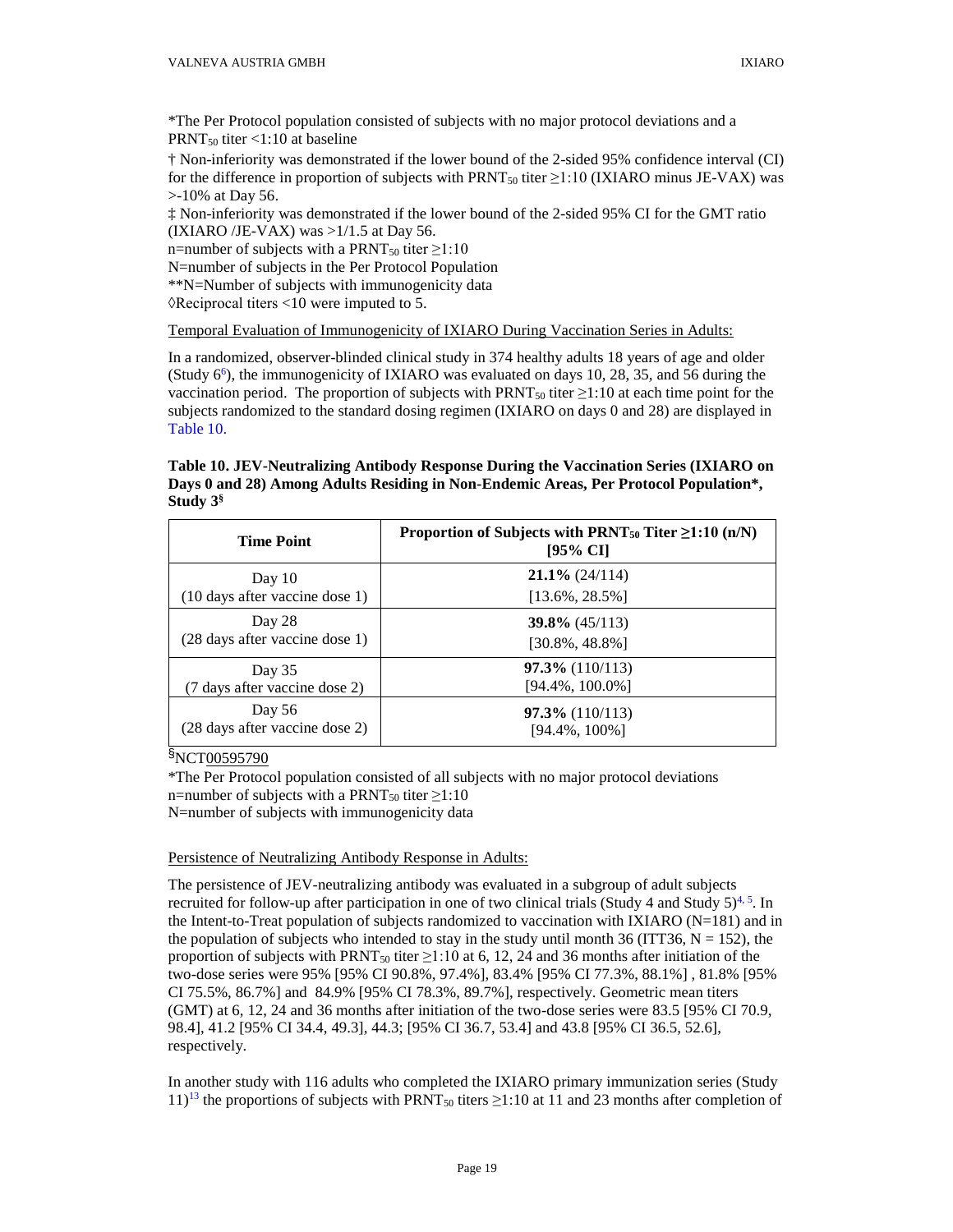the primary series were 58.3% [95% CI 49.1%, 66.9%] and 48.3% [95% CI 39.4%, 57.3%], respectively, and GMTs were 18.0 [95% CI 14.3, 22.6] and 16.2 [95% CI 12.6, 20.8].

## Immunogenicity of IXIARO Booster Doses in Adults:

A single booster dose of IXIARO was evaluated in 198 adult subjects enrolled in an uncontrolled, open-label phase 3 study. IXIARO was administered 14 months after completion of the primary series (Study9)<sup>9</sup>. The JEV neutralizing antibody responses from this study are presented in Table [11.](#page-19-0)

<span id="page-19-0"></span>

| Table 11. JEV-Neutralizing Antibody Response Following a Booster Dose of IXIARO        |
|----------------------------------------------------------------------------------------|
| Administered 14 Months After Completion of the Primary Series Among Adults Residing in |
| <b>Non-Endemic Areas, Intent to Treat Population*, Study 98</b>                        |

| <b>Time Point</b>  | % PRNT Titer $\geq$ 1:10 (n/N)<br>$[95\% \text{ CI}]$ | <b>Geometric Mean Titers (N)</b><br>[95% CI] |
|--------------------|-------------------------------------------------------|----------------------------------------------|
| Pre-booster, Day 0 | $69.2\%$ (137/198)<br>$[62.4\%, 75.2\%]$              | 22.5(198)<br>[19.0, 26.7]                    |
| Day 28             | $100.0\%$ (198/198)<br>$[98.1\%, 100.0\%]$            | 900.1(198)<br>[742.4, 1091.3]                |
| Month 6            | 98.5% (194/197)<br>$[95.6\%, 99.5\%]$                 | 487.4 (197)<br>[390.7, 608.1]                |
| Month 12           | $98.5\%$ (191/194)<br>$[95.6\%, 99.5\%]$              | 361.4(194)<br>[294.5, 443.5]                 |

§NCT00595309

\*The Intent to Treat population consisted of all subjects who received the booster vaccination n=number of subjects with a PRNT<sub>50</sub> titer  $\geq$ 1:10

N=number of subjects with immunogenicity data

The immunogenicity of booster doses was assessed in adult subjects in another study investigating persistence of immunity following vaccination with the primary series of IXIARO (Study 6[\)](#page-20-0)<sup>6</sup> Subjects with PRNT $_{50}$  titers <1:10 at 11 months after completion of the primary series received a booster dose of IXIARO 11 months later (22 months after completion of the primary series). Among 27 subjects with available immunogenicity data at 4 weeks after the booster dose, the proportion of subjects with PRNT<sub>50</sub> titer  $\geq$ 1:10 was 100% [95% CI 87.5%, 100.0%], and the GMT was 2536.7 [95% CI 1467.7, 4384.4].

Concomitant Administration of IXIARO and Hepatitis A Vaccine, HAVRIX in Adults:

The concomitant use of IXIARO with inactivated Hepatitis A Virus vaccine (HAVRIX) was evaluated in a randomized, controlled, single-blind clinical trial including 192 healthy adults 18 to 61 years of age (Study  $7$ )<sup>7</sup>. Subjects were divided into three treatment groups: Group A (N=62) received IXIARO (Day 0 and 28) + HAVRIX (Day 0); Group B (N=65) received IXIARO (Day 0 and  $28$ ) + control (0.5 mL phosphate buffered saline with 0.1% aluminum hydroxide by intramuscular injection on Day 0); Group C (N=65) received HAVRIX (Day  $0$ ) + control (Day 0) and 28). Anti-JEV GMT at Day 56 in Group A met non-inferiority criteria compared to anti-JEV GMT at Day 56 in Group B. In addition, anti-HAV GMT at Day 28 in Group A met noninferiority criteria compared to anti-HAV GMT at Day 28 in Group C. Therefore, concomitant administration of IXIARO and HAVRIX did not adversely affect immunogenicity compared to administration of either vaccine individually. Safety results regarding co-administration of IXIARO with HAVRIX are summarized in *[Adverse Reactions](#page-2-8) (6.1)*.

## Delayed Completion of Primary Immunization in Adults:

The immunogenicity of a second dose of the primary series administered 11 months after dose 1 was assessed in 100 adults in a study investigating persistence of immunity following vaccination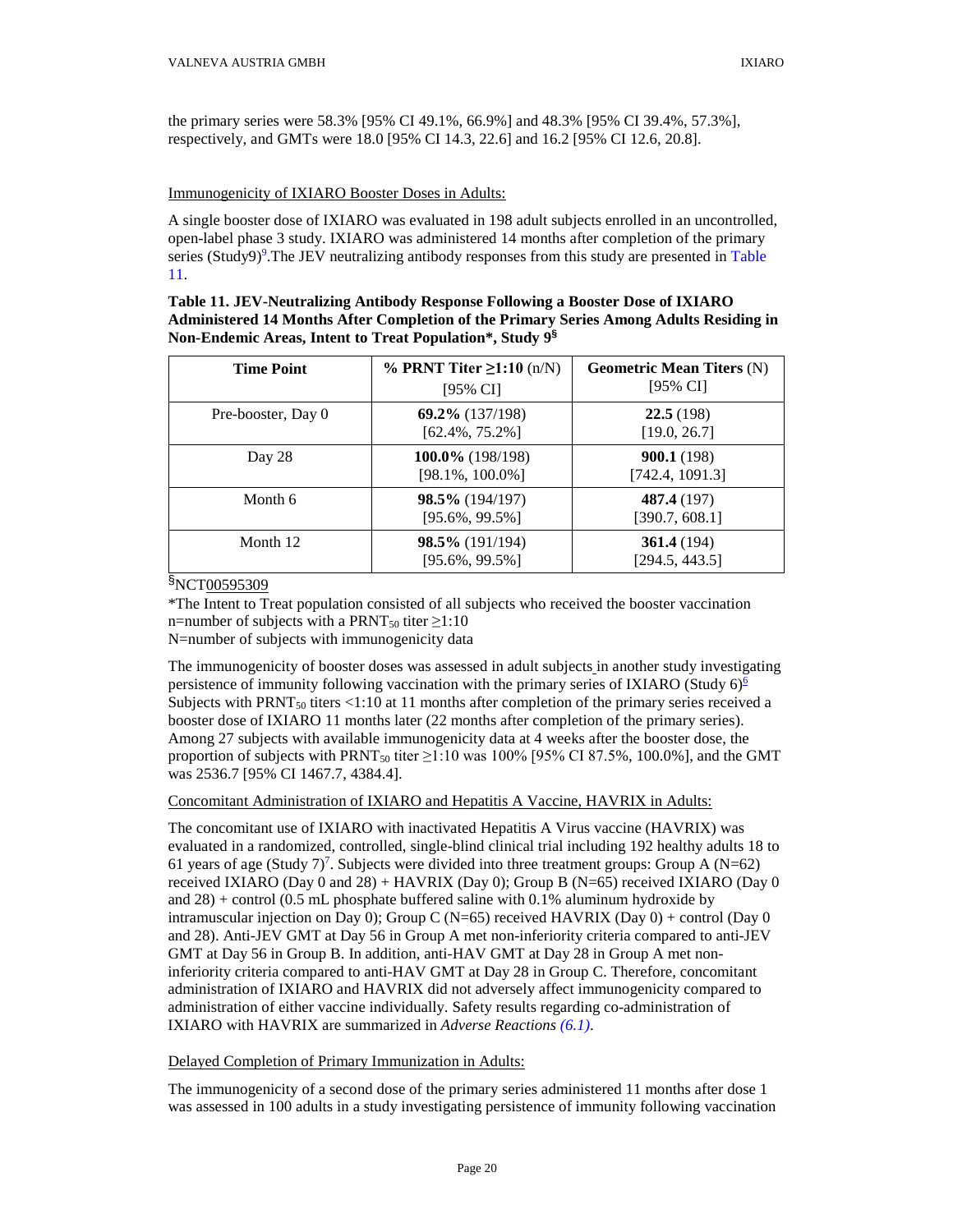with different dose-schedules of IXIARO (Study  $6$ <sup>6</sup>)[.](#page-20-0) Four weeks after this delayed second dose, 99.0% of subjects (99/100) had a PRNT<sub>50</sub> titer ≥1:10 (GMT 504.3 [95% CI: 367.3, 692.3]). One year later, 88.5% of subjects (85/96) had a PRNT<sub>50</sub> titer  $\geq$ 1:10 (GMT 121.0 [95% CI: 87.4, 167.6]).

# <span id="page-20-0"></span>**15 REFERENCES**

- 1. Clinical study referred to as NCT01041573 in the National Library of Medicine clinical trial database, also referred to as study IC51-323 in the Biologics License Application
- 2. Clinical study referred to as NCT01047839 in the National Library of Medicine clinical trial database, also referred to as study IC51-322 in the Biologics License Application
- 3. Clinical study referred to as NCT01296360 in the National Library of Medicine clinical trial database, also referred to as study IC51-325 in the Biologics License Application.
- 4. Clinical study referred to as NCT00604708 in the National Library of Medicine clinical trial database, also referred to as study IC51-301 in the Biologics License Application.
- 5. Clinical study referred to as NCT00605085 in the National Library of Medicine clinical trial database, also referred to as study IC51-302 in the Biologics License Application
- 6. Clinical study referred to as NCT00595790 in the National Library of Medicine clinical trial database, also referred to as study IC51-304 in the Biologics License Application.
- 7. Clinical study referred to as NCT00596271 in the National Library of Medicine clinical trial database, also referred to as study IC51-308 in the Biologics License Application.
- 8. Clinical study referred to as NCT00594958 in the National Library of Medicine clinical trial database, also referred to as study IC51-309 in the Biologics License Application.
- 9. Clinical study referred to as NCT00595309 in the National Library of Medicine clinical trial database, also referred to as study IC51-311 in the Biologics License Application.
- 10. Hoke CH, Nisalak A, Sangawhipa N, Jatanasen S, Laorakapongse T, Innis BL, Kotchasenee S, Gingrich JB, Latendresse J, Fukai K, et al. Protection against Japanese encephalitis by inactivated vaccines. N Engl J Med. 1988 Sep 8;319(10):608-14.
- 11. Hombach J, Solomon T, Kurane I, Jacobson J, Wood D. Report on a WHO consultation on immunological endpoints for evaluation of new Japanese encephalitis vaccines, WHO, Geneva, 2-3 September, 2004. Vaccine. 2005;23:5205-11.
- 12. Clinical study referred to as NCT01246479 in the National Library of Medicine clinical trial database, also referred to as study IC51-324 in the Biologics License Application.
- 13. Clinical study referred to as NCT00595270 in the National Library of Medicine clinical trial database, also referred to as study IC51-305 in the Biologics License Application.

# <span id="page-20-1"></span>**16 HOW SUPPLIED / STORAGE AND HANDLING**

## <span id="page-20-2"></span>**16.1 How Supplied**

IXIARO is supplied as a sterile 0.5 mL suspension in a pre-filled syringe (Type I glass) with a plunger stopper (chlorobutyl elastomer) in a pack size of 1 single-dose syringe with or without a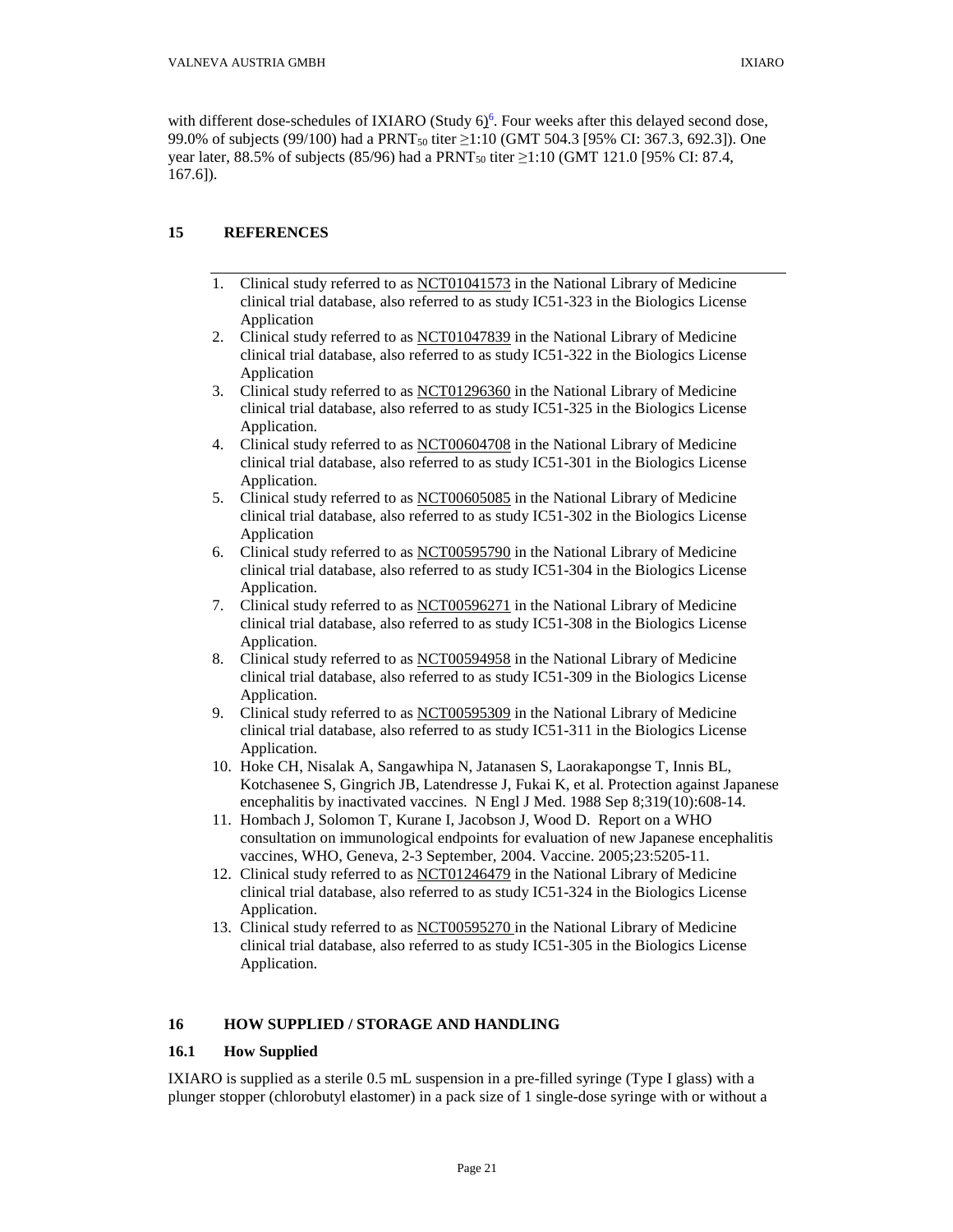separate needle. See *Section [\(2.3\)](#page-2-7)* for information on preparing a 0.25 mL dose for children 2 months to <3 years of age and a 0.5 mL dose for individuals 3 years of age and older. NDC 42515-002-01.

Neither the syringe nor the packaging materials are made with natural rubber latex.

## <span id="page-21-1"></span>**16.2 Storage and Handling**

Store in a refrigerator at 2° to 8° C (35° to 46° F). **Do not freeze**.

Do not use the vaccine after the expiration date shown on the label. Store in the original package in order to protect from light. During storage, a clear liquid with a white precipitate can be observed.

# <span id="page-21-2"></span>**17 PATIENT COUNSELING INFORMATION**

Question the vaccine recipient about reactions to previous vaccines, and inform the vaccine recipient of the benefits and risks of IXIARO.

<span id="page-21-0"></span>Consult current U.S. and international advisories regarding prevalence of Japanese encephalitis in specific locations. Advise the parent, guardian, or recipient that IXIARO may not fully protect everyone who gets the vaccine and that personal precautions should be taken to reduce exposure to mosquito bites (adequate clothing, use of repellents, mosquito nets).

Give the parent, guardian, or recipient the Vaccine Information Statements, which are required by the National Childhood Vaccine Injury Act of 1986 to be given prior to immunization, and inquire about previous reactions to vaccines.

Inform the parent, guardian, or recipient of the importance of completing the immunization series.

Instruct the parent, guardian, or recipient to immediately report any signs and/or symptoms of a severe adverse reaction, including anaphylaxis (difficulty breathing, wheezing, weakness or fast heartbeat, hives).

Manufactured by: Valneva Scotland Ltd. Oakbank Park Road, EH53 0TG, Livingston, UK T: +44.1506.446.600 F: +44.1506.446.601 www.valneva.com

Distributed by: Valneva USA, Inc. Gaithersburg, MD 20878 USA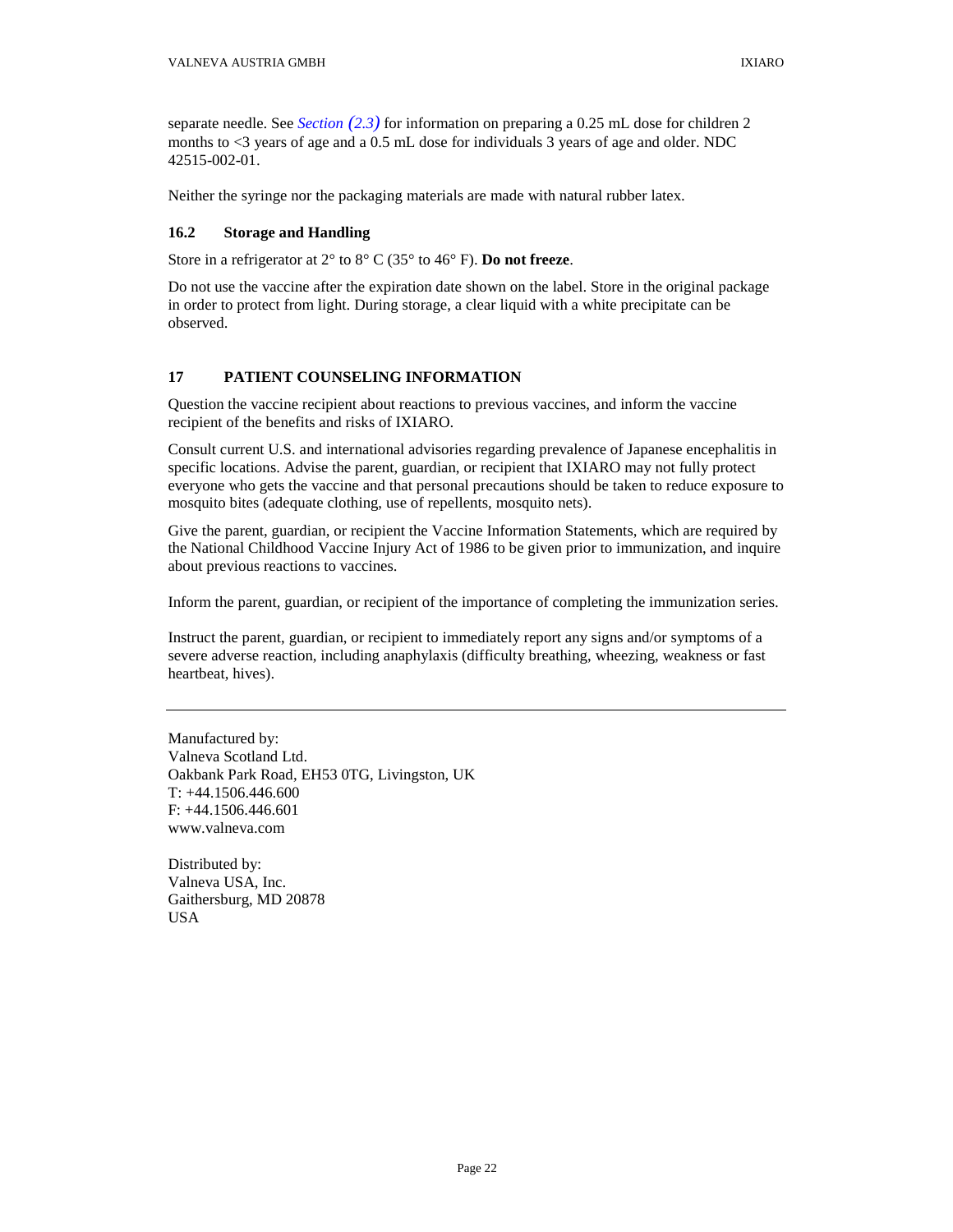# **Patient Information about IXIARO (pronounced "ĭk-sē-ah-rō") Generic name: Japanese encephalitis vaccine, inactivated, adsorbed**

Read this information about IXIARO before you are vaccinated. If you have any questions about IXIARO after reading this leaflet, ask your health care provider. This leaflet does not take the place of talking with your health care professional about IXIARO. Only your health care provider can decide if IXIARO is right for you.

## **What is IXIARO and how does it work?**

- IXIARO is a vaccine for use in individuals 2 months of age and older to help protect against Japanese encephalitis (JE). You cannot get the disease from IXIARO.
- You will need 2 doses of the vaccine.
- You should consult your health care provider on the need for a booster dose of IXIARO
- You should still protect yourself from mosquito bites even if you have had the IXIARO vaccine.
- IXIARO may not fully protect everyone who gets the vaccine.
- IXIARO does not protect against encephalitis caused by other viruses/pathogens.
- IXIARO does not protect against other diseases transmitted by mosquitoes.

## **What is Japanese encephalitis virus (JEV) and what is the disease caused by JEV?**

Japanese encephalitis (JE) is caused by the Japanese encephalitis virus, JEV, which is mainly found in Asia. JEV is transmitted to humans by mosquitoes that have bitten an infected animal (like pigs). Many infected people develop mild symptoms or no symptoms at all. In people who develop severe disease, JE usually starts as a flu-like illness, with fever, chills, tiredness, headache, nausea, and vomiting. Confusion and agitation also occur in the early stage. JE causes death in one out of every three people with overt encephalitis. One out of two survivors develops permanent brain damage. JE acquired during pregnancy may cause intrauterine infection and miscarriage.

## **Who is at risk for Japanese encephalitis?**

- People who live in, or travel to, areas where JEV circulates.
- Laboratory personnel who work with JEV.

## **Who should not get IXIARO?**

You should not get IXIARO if you:

- are allergic to any of the ingredients in the vaccine. A list of ingredients can be found at the end of this leaflet.
- had an allergic reaction after getting a dose of the vaccine or any other JEV vaccine.

IXIARO is not approved for use in infants below the age of 2 months.

# **What should I tell my health care professional before I am vaccinated with IXIARO?**

It is very important to tell your health care provider if you:

- have had an allergic reaction to a previous dose of IXIARO or any other JEV vaccine.
- have a bleeding disorder or a reduction in blood platelets, which increases risk of bleeding or bruising (thrombocytopenia) and cannot receive injections in the arm.
- have a weakened immune system, for example, due to a genetic defect or HIV infection.
- are or may be pregnant, or are breast feeding. IXIARO has not been studied in pregnant women or nursing mothers.
- currently have any illness with a fever of more than  $100^{\circ}$ F (37.8 $^{\circ}$ C).
- take any medicines, even those you can buy over the counter.

## **How is IXIARO given?**

IXIARO is given as an injection in the upper arm muscle in individuals 3 years of age and older. Infants 2 to 11 months of age are given the vaccine into the thigh. Children 12 to 35 months of age may be given the vaccine into the arm muscle (if the muscle is large enough) or into the thigh. You will get a total of 2 doses of the vaccine. Ideally, the doses are given as: